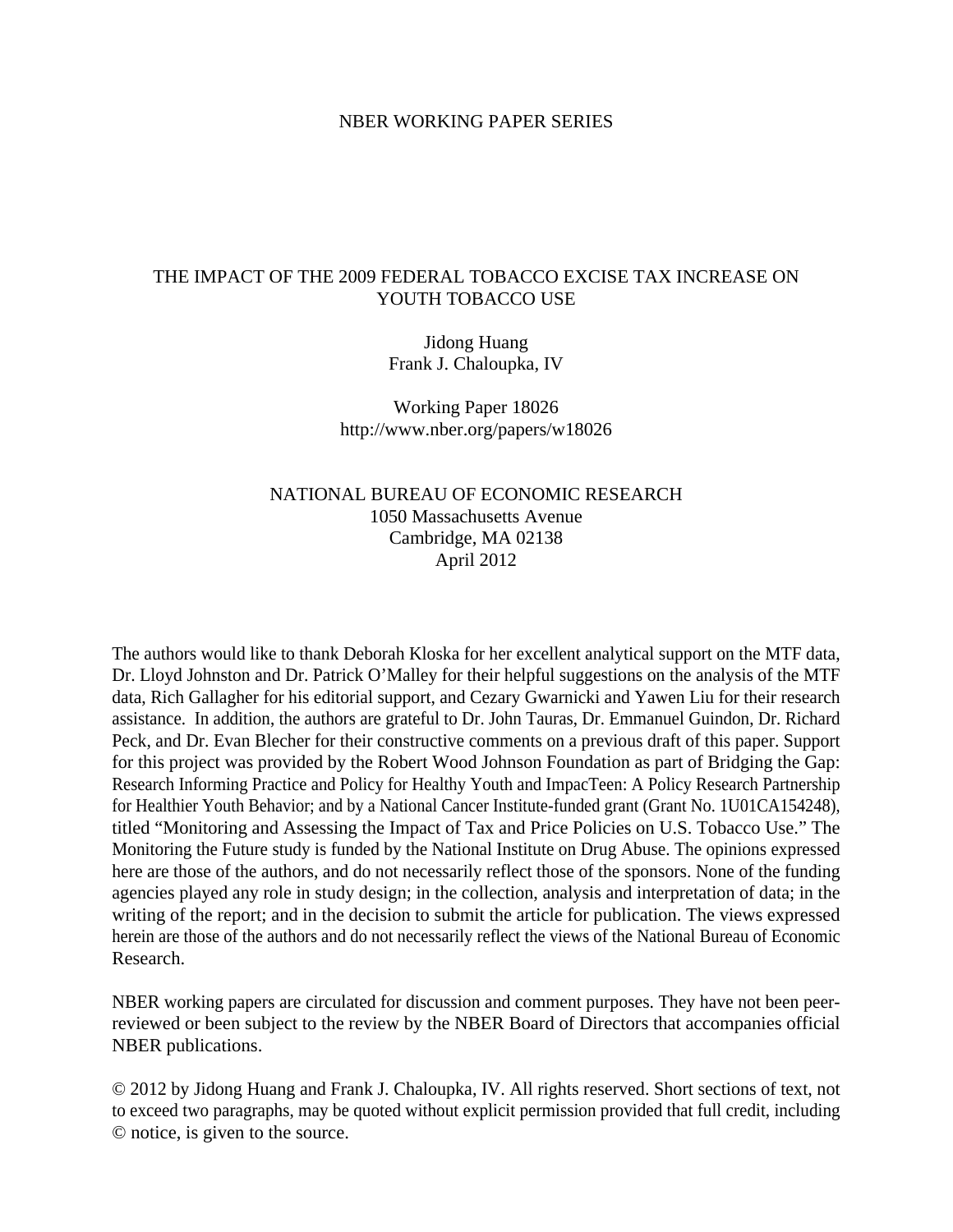The Impact of the 2009 Federal Tobacco Excise Tax Increase on Youth Tobacco Use Jidong Huang and Frank J. Chaloupka, IV NBER Working Paper No. 18026 April 2012 JEL No. I10,I18

## **ABSTRACT**

This study examined the impact of the 2009 federal tobacco excise tax increase on the use of cigarettes and smokeless tobacco products among youth using the Monitoring the Future survey, a nationally representative survey of 8th, 10th, and 12th grade students. The results of this analysis showed that this tax increase had a substantial short-term impact. The percentage of students who reported smoking in the past 30 days dropped between 9.7% and 13.3% immediately following the tax increase, depending on model specifications, and the percentage of students who reported using smokeless tobacco products dropped between 16% and 24%. It is estimated that there would have been approximately 220,000 – 287,000 more current smokers and 135,000 – 203,000 more smokeless tobacco users among middle school and high school students (age  $14 - 18$ ) in the United States in May 2009 had the federal tax not increased in April 2009. The long-term projected number of youth prevented from smoking or using smokeless tobacco that resulted from the 2009 federal tax increase could be much larger given the resulting higher tobacco prices would deter more and more children from initiating smoking and smokeless tobacco use over time.

Jidong Huang Health Policy Center Institute for Health Research and Policy University of Illinois at Chicago 1747 West Roosevelt Rd. Chicago, IL 60608 jhuang12@uic.edu

Frank J. Chaloupka, IV University of Illinois at Chicago Department of Economics (m/c 144) College of Liberal Arts and Sciences 601 S. Morgan Street, Room 713 Chicago, IL 60607-7121 and NBER fjc@uic.edu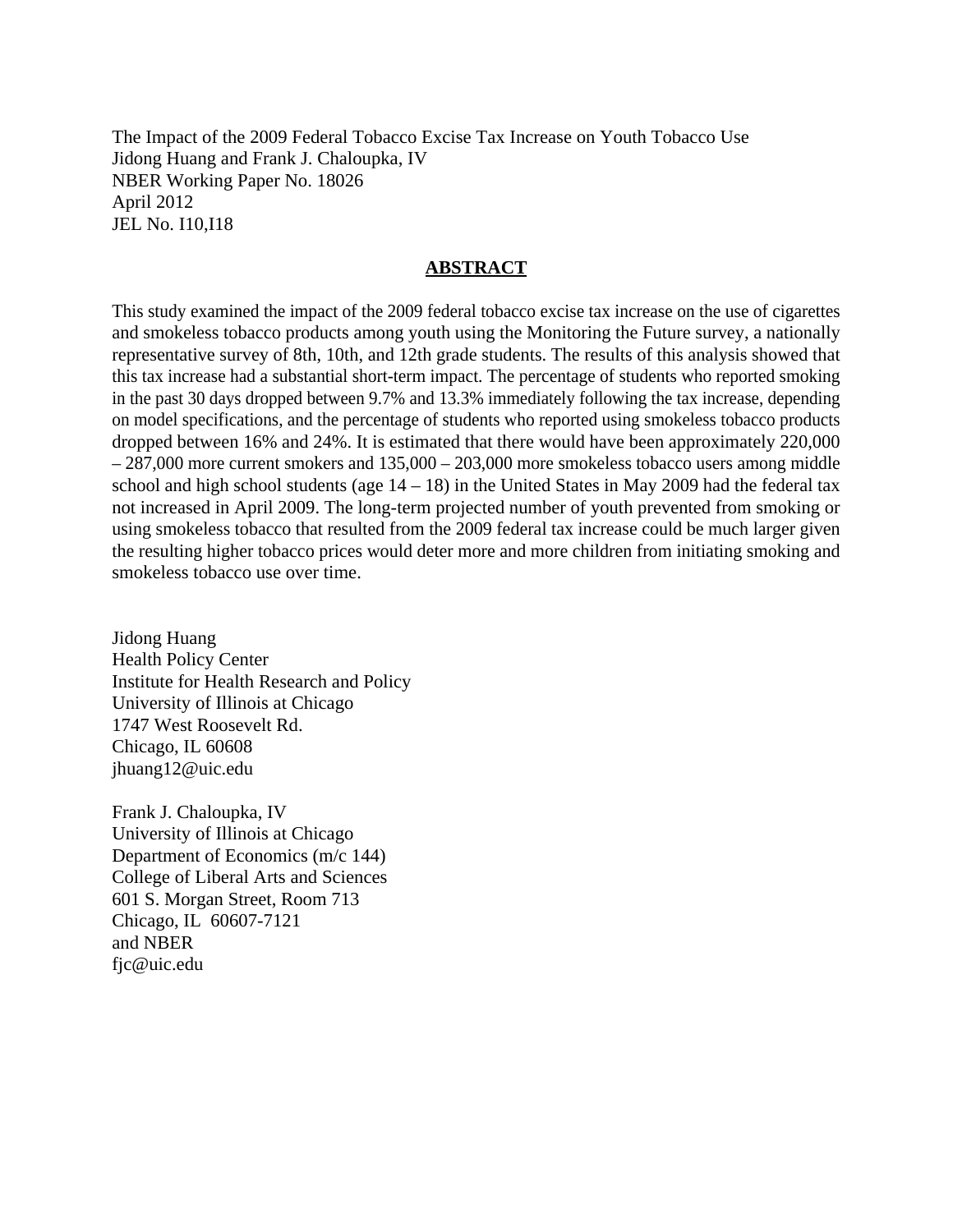## **Introduction**

In February 2009, the Children's Health Insurance Program Reauthorization Act (CHIPRA) was approved by Congress and signed by President Obama. CHIPRA increased federal excise tax rates on tobacco products, effective April 1, 2009, to fund the Children's Health Insurance Program (CHIP) (formerly the State Children's Health Insurance Program (SCHIP)), a program that helps states insure low-income children who are ineligible for Medicaid but cannot afford private insurance (TTB 2010). The increase of federal tobacco product excise tax rates after CHIPRA is summarized in Table 1.

| Product                                                          | <b>Pre-CHIPRA tax rate</b>                                      | Post-CHIPRA tax rate (Effective<br>April 1, 2009)             | <b>Floor Stocks Tax Rate</b>                          |  |
|------------------------------------------------------------------|-----------------------------------------------------------------|---------------------------------------------------------------|-------------------------------------------------------|--|
| Small Cigarettes - Class A (Weigh 3 lbs.<br>or less per 1,000)   | \$19.50 per 1,000 equivalent to:<br>\$0.39 per pack             | \$50.33 per 1,000 equivalent to:<br>\$1.0066 per pack         | \$30.83 per 1,000 equivalent to:<br>\$0.6166 per pack |  |
| Large Cigarettes - Class B (Weigh more<br>than 3 lbs. per 1,000) | \$40.95 per 1,000                                               | \$105.69 per 1,000                                            | \$64.74 per 1,000                                     |  |
| Small Cigar (Weigh 3 lbs. or less per<br>1,000)                  | \$1.828 per 1,000                                               | \$50.33 per 1,000                                             | \$48.502 per 1,000                                    |  |
| Large Cigars (Weigh more than 3 lbs.<br>per 1,000)               | 20.719% of sales price but not<br>to exceed \$0.04875 per cigar | 52.75% of sales price but not to<br>exceed \$0.4026 per cigar | Not part of floor stocks tax                          |  |
| Chewing Tobacco                                                  | \$0.195 per pound                                               | \$0.5033 per pound                                            | \$0.3083 per pound                                    |  |
| Snuff                                                            | \$0.585 per pound                                               | \$1.51 per pound                                              | \$0.925 per pound                                     |  |
| Pipe Tobacco                                                     | \$1.0969 per pound                                              | \$2.8311 per pound                                            | \$1.7342 per pound                                    |  |
| Roll-your-own Tobacco                                            | \$1.0969 per pound                                              | \$24.78 per pound                                             | \$23.6831 per pound                                   |  |
| Cigarette Papers                                                 | \$0.0122 per 50                                                 | \$0.0315 per 50                                               | \$0.0193 per 50                                       |  |
| Cigarette Tubes                                                  | \$0.0244 per 50                                                 | \$0.0630 per 50                                               | \$0.0386 per 50                                       |  |

Table 1. Federal Excise Tax Rates on Selected Tobacco Products

Source: Alcohol and Tobacco Tax and Trade Bureau, U.S. Department of Treasury, 2010

In addition to the tax increase, CHIPRA imposed a floor stocks tax of the difference between the new tax rate and the old tax rate on all tobacco products (except large cigars) held for sale on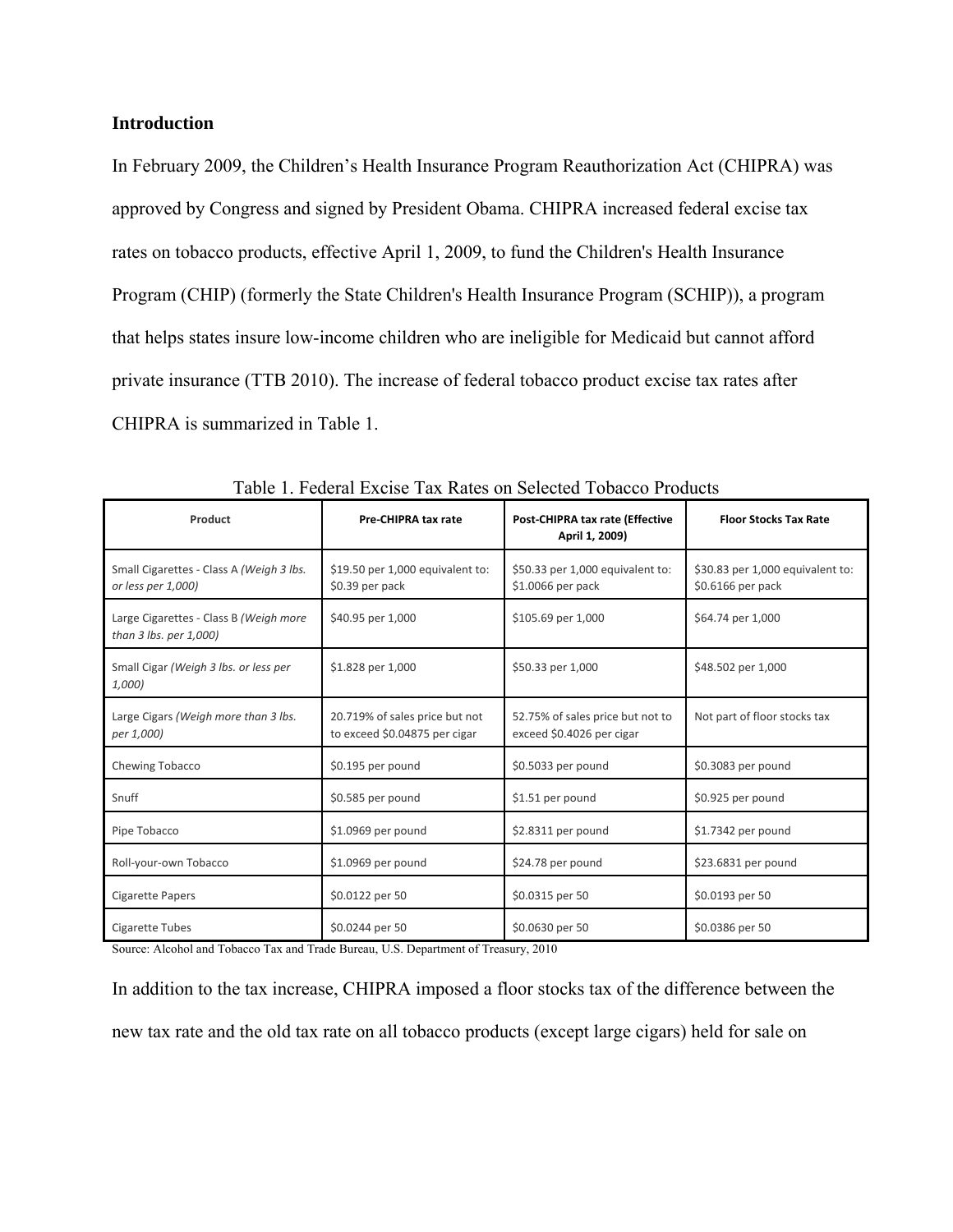April 1, 2009. This tax was imposed on the inventories of wholesalers and retail dealers, as well as manufacturers and importers, to prevent stockpiling.

The 2009 federal tobacco excise tax increase was significant both in terms of its magnitude and its impact on tobacco product retail prices. For example, the new tax rate on a pack of 20 cigarettes (100.66 cents per pack) is 61.66 cents higher than the old rate (39 cents per pack) and represents a 158% increase. To put this into context, the federal cigarette excise tax had increased only five other times since  $1951<sup>1</sup>$  $1951<sup>1</sup>$ , and none of these increases were comparable to the 2009 increase in its size. All five of these increases were no more than 10 cents per pack in magnitude. The only one that came close in terms of percent increase was a 1983 tax increase where the federal cigarette excise tax rate doubled from 8 cents to 16 cents. The significance of the 2009 federal tobacco excise tax increase was also evident when compared to state average cigarette excise tax rates of approximately 120 cents per pack in April 2009.

More important, the 2009 federal tobacco tax increase resulted in an immediate jump in tobacco product prices. As reported by the Bureau of Labor Statistics of the U.S. Department of Labor, cigarette price jumped 22% from February to April 2009. In addition, price for other tobacco products increased 12% during the same period (BLS, 2009).

<span id="page-3-0"></span>This paper investigates the changes in youth current smoking prevalence and use of smokeless tobacco following the April 2009 federal tobacco excise tax increases using the Monitoring the Future (MTF) survey, a nationally representative survey of  $8<sup>th</sup>$ ,  $10<sup>th</sup>$ , and  $12<sup>th</sup>$  grade students. It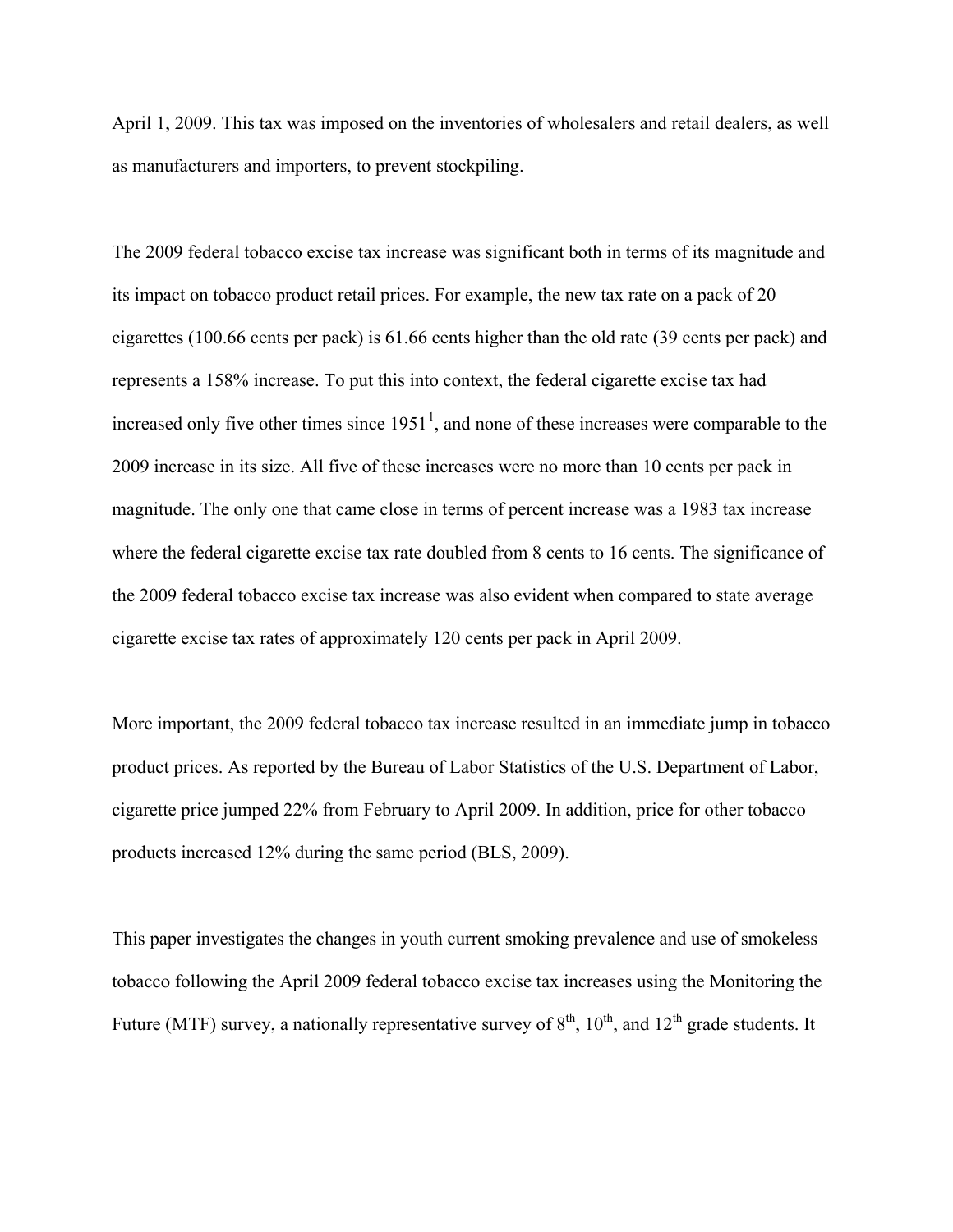examines the differences in youth smoking prevalence and use of smokeless tobacco before and after the tax increase, controlling for a wide range of individual, familial, and school level characteristics, as well as for state level tobacco control policies.

This research contributes to the youth smoking literature in a number of ways. It is the first study to investigate the impact of the largest federal tobacco tax increases in U.S. history on youth tobacco use. By examining youth tobacco use immediately before and after the tax increase, taking advantage of the coincidence of the timing of the Monitoring the Future survey and the tax increase, this study was able to pinpoint the behavioral changes due to the 2009 tax increase. In addition, it examined the short-term/immediate impact of a tax increase, an important issue that previous studies using annual data were not able to address. The pre- and post-tax increase research design used in this study alleviated, though may not completely eliminate, much of the impact of the simultaneity bias and the omitted variable bias that arise from the complex relationships between smoking behavior, state level tobacco control policies, and (usually unobserved) state anti-smoking sentiment.

Because the tax increase was at the national level, this study also avoided the problem of cross state/county/city border cigarette purchasing behavior that arises from the differential tax rates in different jurisdictions, an issue that has not received adequate attention in some previous studies<sup>[2](#page-4-0)</sup>. Additionally, by taking advantage of the sampling strategy of MTF, we were able to corroborate our results by employing a difference-in-difference model, using students who were

<span id="page-4-0"></span><sup>&</sup>lt;sup>1</sup> Federal cigarette excise tax increased from 8 cents per pack to 16 cents in 1983; to 20 cents in 1991; to 24 cents in 1993; to 34 cents in 2000; and to 39 cents in 2002.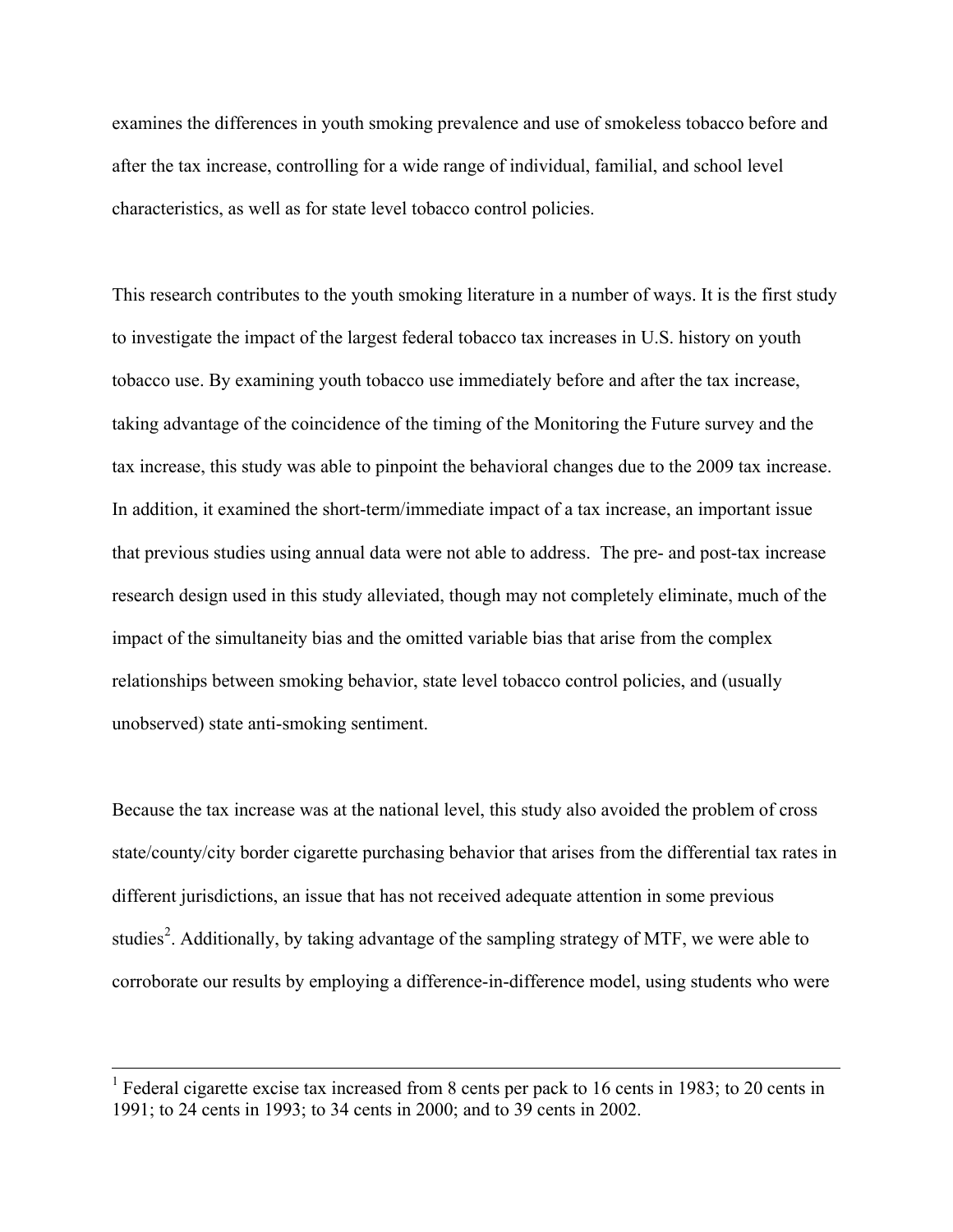not affected by the tax increase as a control group, to tease out the differences in smoking due to time trend and group difference. Finally, this study examined the impact of this tax increase on youth smokeless tobacco product use, a topic that few previous studies have looked at.

The next section of this paper briefly discusses a selected number of previous studies on youth smoking, placing this study in the context of the relevant literature. It is followed by a section that describes the data and statistical models used in this research. After that, the results from this study's analyses are presented. This paper concludes by discussing the implications from these results, and by summarizing the impact of the 2009 federal tobacco tax increase on youth smoking and the use of smokeless tobacco products.

### **Background and Context**

There are a large and growing number of studies that examine the impact of cigarette price on youth smoking behavior in the U.S. Conducting a detailed literature review is beyond the scope of this study, however chapter 6 of the IARC monograph on the impact of tobacco tax and price on tobacco use (IARC 2011) provides an excellent and comprehensive review on this topic. One of the consistent findings from many previous studies is that cigarette prices have a negative impact on youth smoking prevalence. The price elasticity of smoking prevalence among youth in the U.S. has been found to be more elastic than that among adults, ranging from -0.1 to -1.2, with most of studies falling on the higher end (in absolute value) of the range  $-0.6$  to  $-1.2<sup>3</sup>$  $-1.2<sup>3</sup>$  $-1.2<sup>3</sup>$ . With few

 $2<sup>2</sup>$  It is worth noting, however, that cross border purchase behavior is more of an issue for adults than it is for adolescents.

<span id="page-5-0"></span> $3$  For example, among studies that using cross-sectional data, the price elasticity of smoking prevalence among youth in the U.S. was found to be -1.2 in Lewit et al., (1981) for those age 12 to 17; -0.74 in Lewit & Coate (1982) for those age 20 -25; -0.68 in Chaloupka & Grossman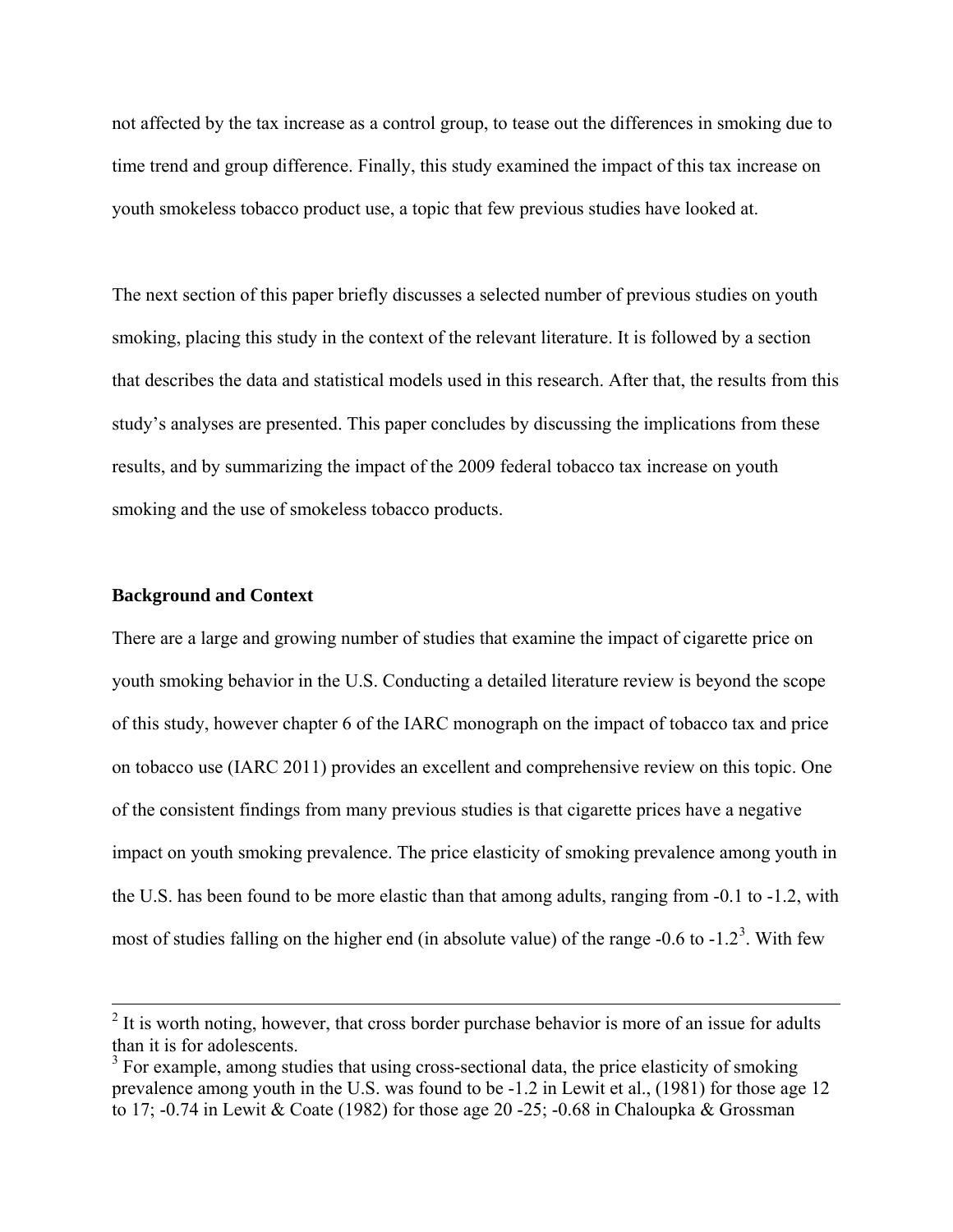exceptions, these studies have examined youth smoking behavior by taking advantage of natural experiments that result from government changes in tobacco product taxes and/or prices, which resulted in the significant spatial (i.e. state and local) and temporal (i.e. over time) changes in tobacco taxes in the U.S. over the past several decades.

Much of the earlier work on this topic used cross-sectional data and consistently found that higher cigarette prices reduce youth smoking prevalence (Lewit et al., 1981; Lewit & Coate, 1982; Chaloupka & Grossman, 1996; Chaloupka & Wechsler, 1997; CDC, 1998; Evans & Farrelly, 1998; Harris and Chan, 1999; Chaloupka & Pacula, 1999). One of the limitations of using cross-sectional data is state cigarette taxes and other tobacco control policies are likely to be correlated with individuals' smoking attitudes and sentiment in those states. If not properly addressed, a typical cross-section analysis biases the impact of cigarette prices upward, attributing too much explanatory power to taxes and other tobacco control policies.

<sup>(1996)</sup> for those age  $14 - 18$ ;  $-0.54$  in Chaloupka & Wechsler (1997) among college students; 0.87 in Lewit et al. (1997) among 9th graders; -0.37 in a CDC report (CDC 1998) for those age 18 -24; -0.58 in Evans & Farrelly (1998) for those age 18-24; -0.93 in Chaloupka & Pacula (1999) among high school students in the MTF surveys; -0.83 in Harris & Chan (1999) among those age 15-17; close to -0.1 in Dee (1999) among high school students in the 1985 – 1992 MTF sample; -0.83 in Emery et al. (2001) among those age 14-22; -0.33, -0.66 and -1.5 in Gruber & Zinman (2001) using Vital Statistic Natality data, MTF data, and Youth Risk Behavior Surveys (YRBS) data, respectively; -0.3 in Farrelly et al. (2001) among those age 18-24; -0.27 in Sloan and Trogdon (2004) for those age 18-20; -0.35 in Ross & Chaloupka (2004, 2005) among high school students; and -0.56 in Carpenter & Cook (2008) among those age 14 and above in YRBS. In addition, among studies using longitudinal data, the price elasticity of youth smoking prevalence was found to be -0.1 in Tauras & Chaloupka (1999) among high school students; and -0.31 in Tauras et al. (2005) among those age 12-16. Additionally, there are a couple studies that found no significant statistical price impact on youth smoking prevalence (DeCicca et al. 2008a and 2008b).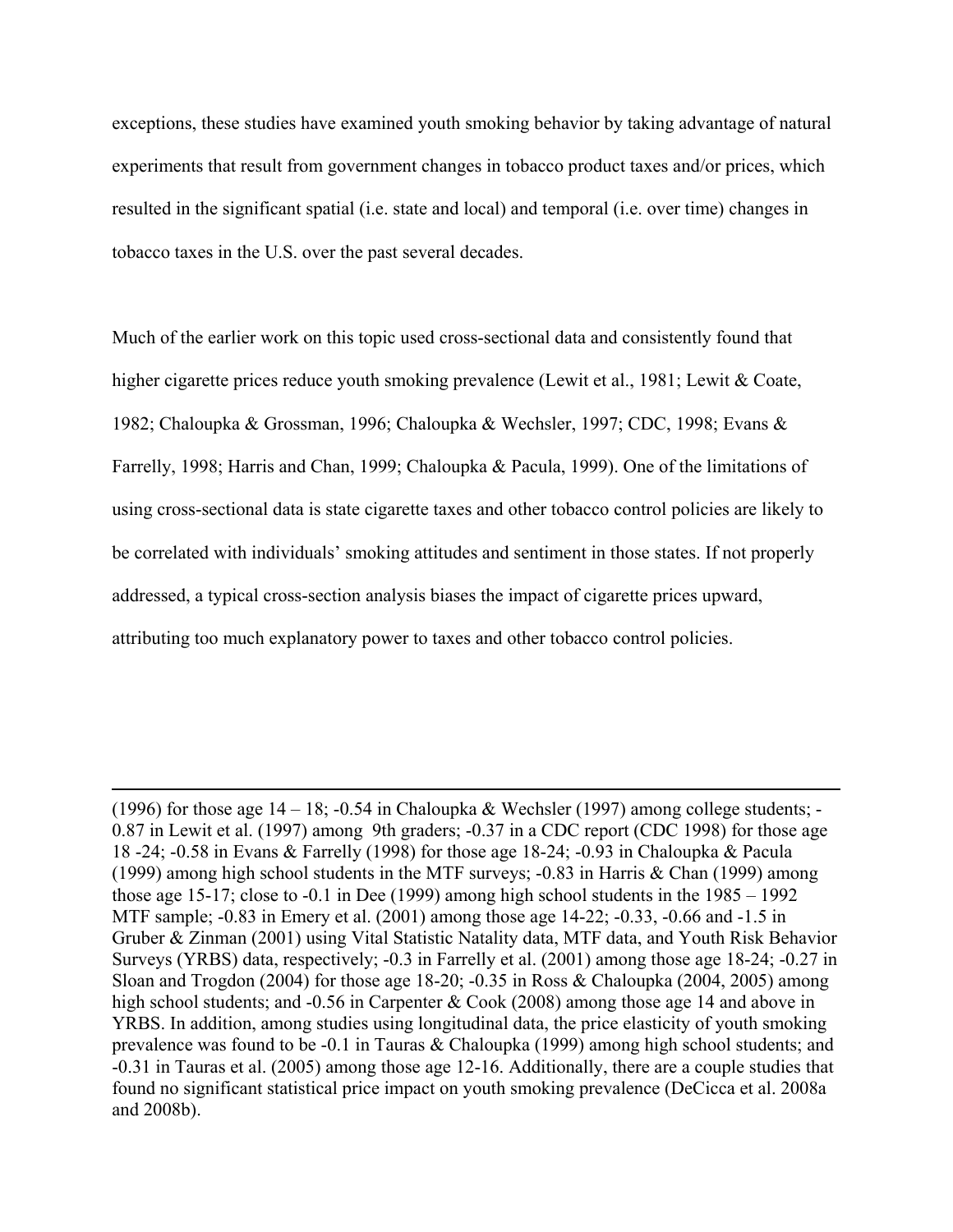Researchers have long recognized this omitted variables bias problem and have used a variety of methods to address it. A typical way to alleviate this bias is by including a control that measures state anti-smoking sentiment, such as a composite index that measures state aggregated smoking beliefs and attitudes, an indicator for tobacco growing states, or other proxy measures such as the percentage of state residents who are religious. An alternative approach is to use quasiexperimental methods exploiting changes of state level tobacco control policies within a state over time by including year and state fixed effects. To the extent that anti-smoking sentiment does not change over time in a state, this approach can purge tax/price and other policy estimates from this bias.

Studies that used quasi-experimental methods have also found a significant negative impact of cigarette prices on youth smoking prevalence (Farrelly et al., 2001; Gruber and Zinman, 2001; Sloan and Trogdon, 2004; Tauras et al.,2005; Carpenter & Cook, 2008). Unlike the price elasticity estimates from early studies, the estimates from those studies using quasi-experimental methods tend to be smaller, ranging from -0.3 to -0.5. One of the explanations for the smaller estimates from quasi-experimental studies is that year and state fixed effects generally explain a vast proportion of variations in state price/tax, and as a result absorb much more price/tax impact in the model. In addition, a fixed effects model relies on within-state price/tax variations, which until recently have been relatively small. As a result, it is difficult to detect the impact of price/tax policies using fixed effects models. While a fixed effects model can address the omitted variable bias, it is an inadequate method in dealing with the simultaneity bias if smoking behavior changes lead to changes in state tobacco control policies and state anti-smoking sentiment.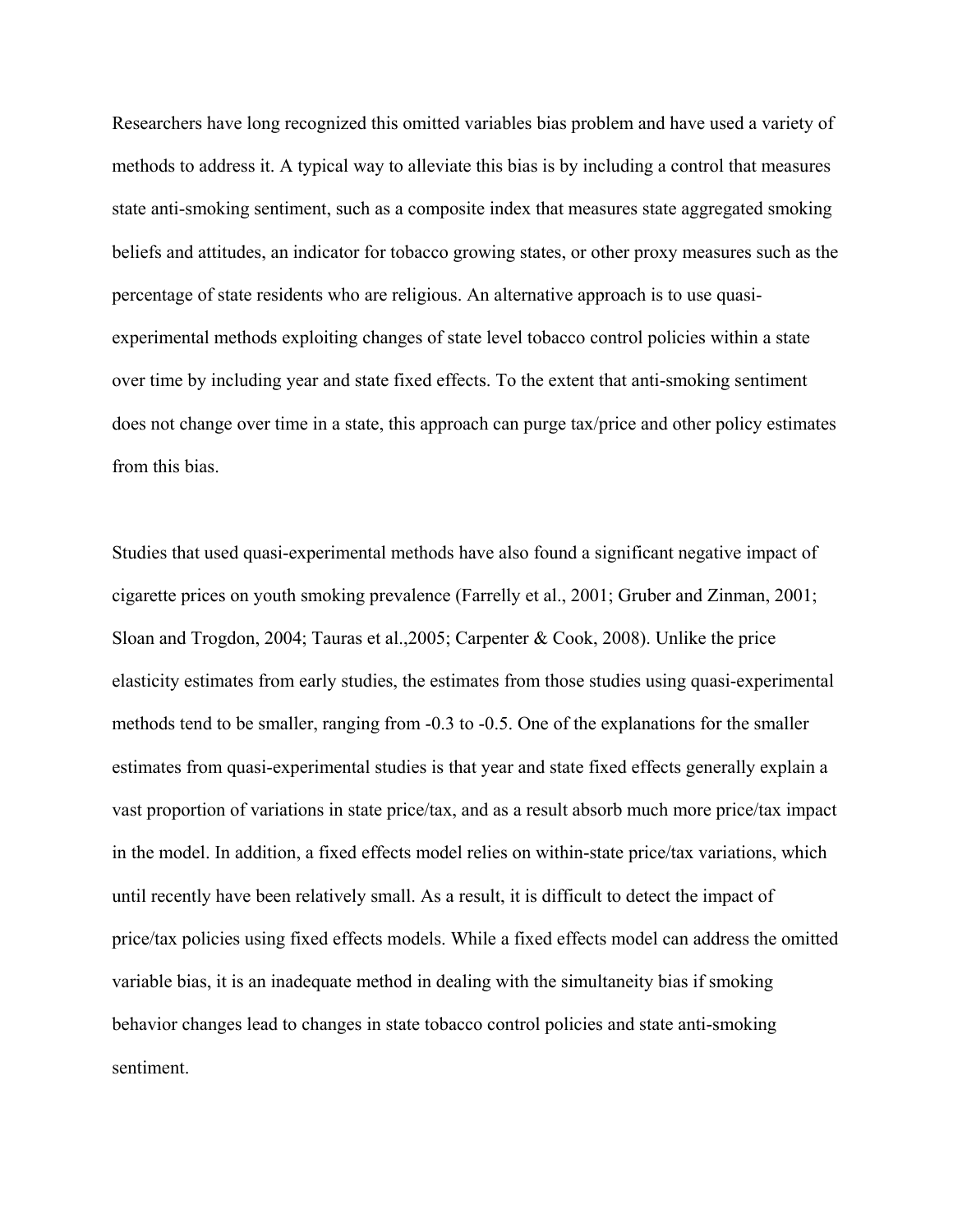Another issue that has not received much attention from the previous studies is the cross state/county/city border cigarette purchasing behavior that arises from the differential tax rates in different jurisdictions. Researchers have long been aware of this issue, and a number of earlier studies have explicitly addressed this issue by restricting samples to those who do not live close to state borders (Lewit & Coate, 1982; Chaloupka & Grossman, 1996; Chaloupka & Wechsler, 1997). If not properly addressed, cross-border purchases tend to bias the estimates of price/tax upward, attributing too much of the decline in cigarette consumption in higher tax jurisdictions to price/tax policies. It is worth noting, however, that cross border purchase behavior is more of an issue for adults than it is for adolescents.

<span id="page-8-0"></span>This study examines youth tobacco use immediately before and after the 2009 tax increase, controlling for a rich set of individual, familial, and school level characteristics as well as state level tobacco control measures, including state cigarette tax, smoke-free air policies, and tobacco control funding. Since national level anti-smoking sentiment is unlikely to vary significantly in such a short period of time, its estimates are less likely to be biased by the omitted anti-smoking sentiment variable. In addition, because this study was able to examine behavior right before and after the tax increase, its results are less likely to suffer from simultaneity bias or reverse causality between policy change and behavioral change. Moreover, because the tax increase was at a national level, this study avoids the bias from cross state/county/city border cigarette purchasing behavior that arises from the differential tax rates in different jurisdictions<sup>[4](#page-8-0)</sup>. Given the large magnitude of this tax increase, it allowed better measurement of its impact. This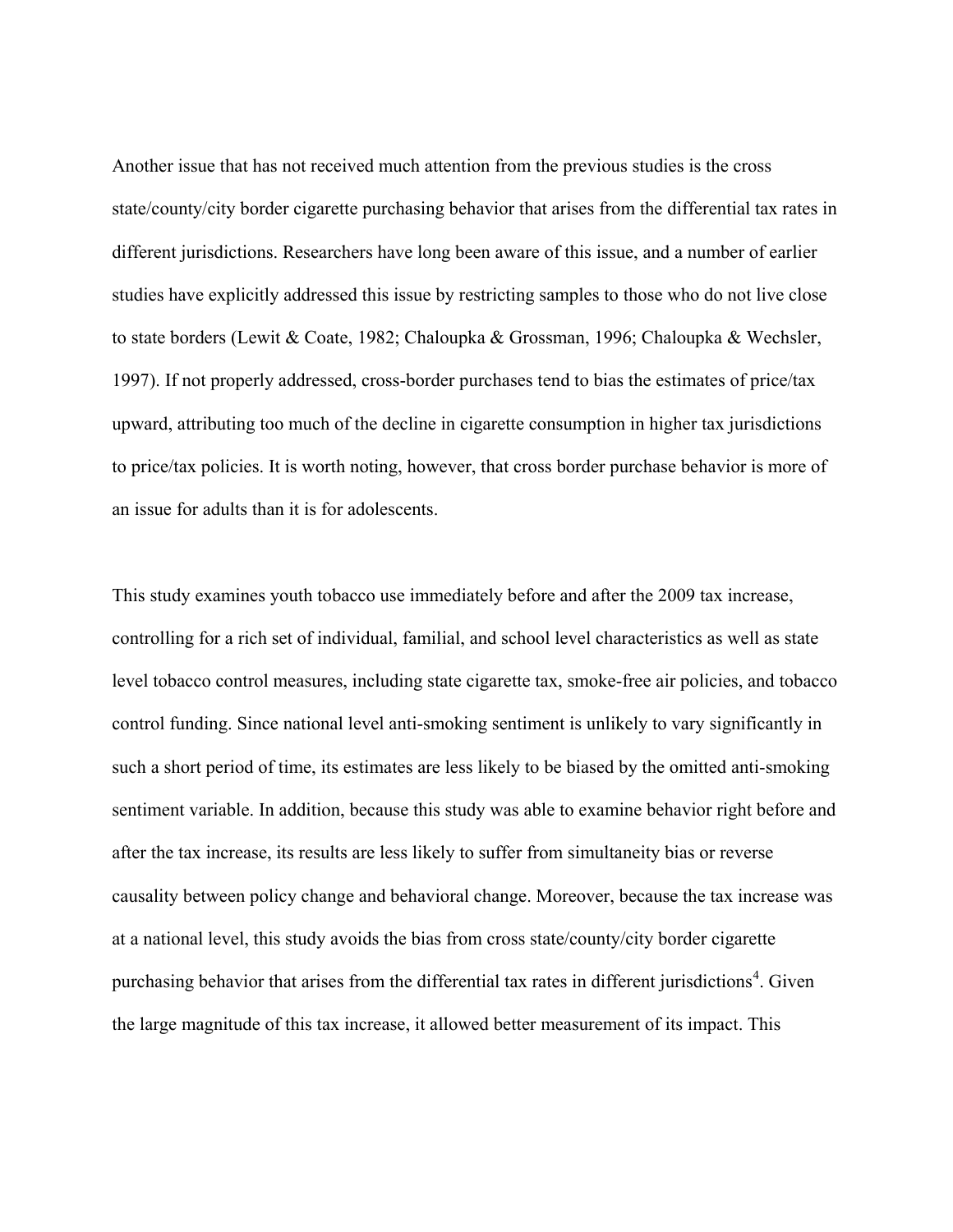provided an advantage over recent quasi-experimental studies that utilize fixed effects models relying on within-state variations in tax over time, which have tended to be small in size until recent years.

### **Data**

Data on youth smoking and use of smokeless tobacco come from the 2008 and 2009 Monitoring the Future (MTF) surveys. MTF is an ongoing long-term study of drug use among American adolescents that has been conducted annually by the University of Michigan's Institute for Social Research since its inception in  $1975<sup>5</sup>$  $1975<sup>5</sup>$  $1975<sup>5</sup>$  and is funded by the National Institute on Drug Abuse. The MTF survey uses a multistage sampling design to obtain nationally representative samples of 8th-, 10th-, and 12th-grade students, with modal ages of 14, 16, and 18 years, respectively. In 2009, MTF surveyed about  $46,0008^{\text{th}}$ ,  $10^{\text{th}}$ , and  $12^{\text{th}}$  grade students in 389 secondary schools nationwide. The smoking variable used in this study is derived from a question from the MTF survey "How frequently have you smoked cigarettes during the past 30 days?" A dichotomous variable was created, taking the value of 1 if a respondent reported any days of smoking, and zero otherwise. A similar dichotomous variable was created for use of smokeless tobacco products, employing the question "How frequently have you used smokeless tobacco (snuff, plug, dipping tobacco, chewing tobacco) during the past 30 days?" Unlike the current smoking question, which was asked among all survey respondents, the smokeless tobacco question was

<sup>&</sup>lt;sup>4</sup> There still may be cross country border purchasing behavior, i.e. purchasing tobacco products by crossing U.S.-Canada or U.S.-Mexico borders.

<span id="page-9-0"></span><sup>&</sup>lt;sup>5</sup> MTF has conducted in-school surveys of nationally representative samples of 12th-grade students each year since 1975 and 8th- and 10th-grade students each year since 1991. In addition, beginning with the class of 1976, the project has conducted follow-up mail surveys on representative subsamples of the respondents from each previously participating 12th-grade class. These follow-up surveys now continue well into adulthood.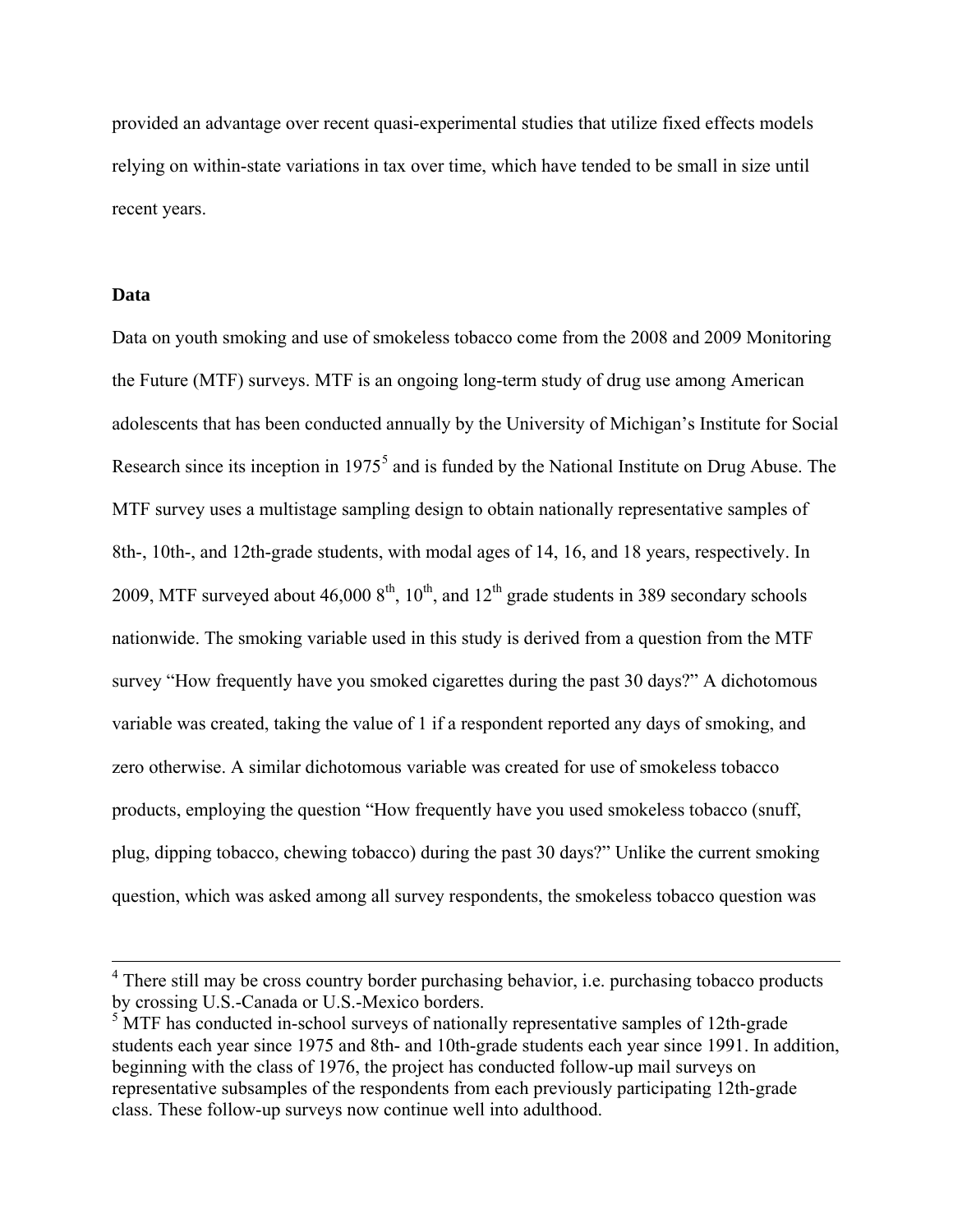only asked randomly among one sixth of all MTF respondents due to the survey design. As a result, the analysis on use of smokeless tobacco products was only performed on the sample that was asked about their use of smokeless tobacco products.

The MTF survey is conducted from February through May each year. As a result, the 2009 MTF survey coincided with the 2009 federal tobacco tax increase. Given the nature of the smoking and smokeless tobacco questions, which asked about respondents' behavior in the past 30 days, and the date the tax increase became effective, three different methods were used to distinguish the pre- and post-tax increase respondents. In the first version, respondents who were surveyed before April 16, 2009 were classified as pre-tax increase respondents, while those surveyed on and after April 16, 2009 were classified as post-tax increase respondents. A dichotomous variable capturing the post-tax increase respondents was then created with the value of 1 indicating a respondent was surveyed after April 16 2009, and a value of 0 otherwise. In the second version, those who were surveyed before a cutoff date of May 1 2009 were considered pre-tax respondents, and those surveyed on and after May 1 2009 were considered otherwise. In the third version, students surveyed in the month of April 2009 were dropped from analysis, those surveyed before April 1 2009 were considered pre-tax increase respondents, and those surveyed on and after May 1 were considered post-tax increase respondents.

Each MTF school is surveyed twice in two consecutive years, and each year MTF rotates out one nationally representative, replicate half-sample of the schools on the panel, so in any given year that half of the schools are in for the first time and half for the second time. As a result, half of the schools surveyed in 2008 were also surveyed in 2009. Taking advantage of this unique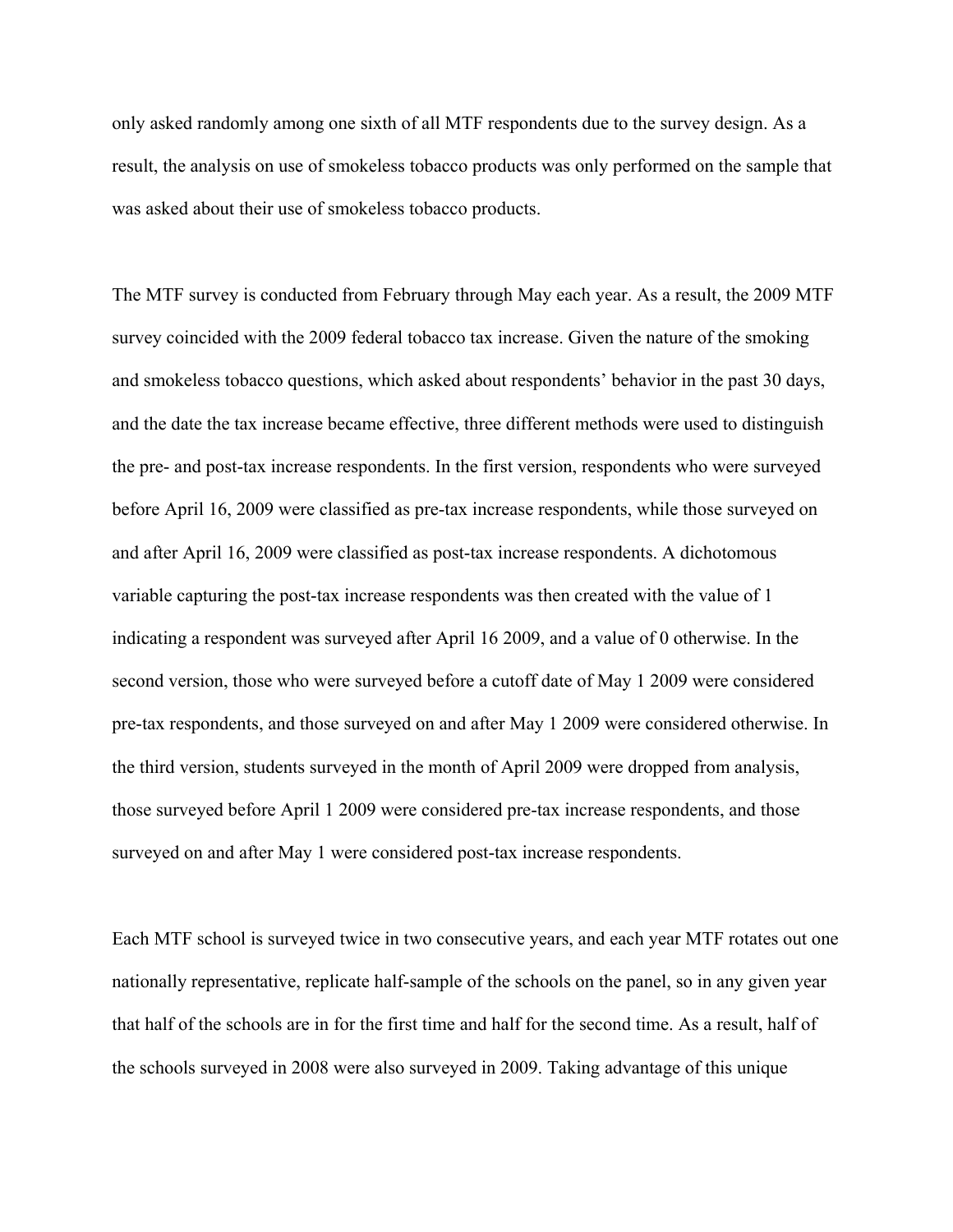feature of MTF, and using the half sample surveyed in both 2008 and 2009, a control group was constructed from schools that were surveyed anytime in 2008 but were surveyed before the tax increase in 2009, as well as a treatment group of schools that were surveyed anytime in 2008 but were surveyed after the tax increase in 2009.

Using a difference-in-difference approach, comparing youth smoking prevalence and use of smokeless tobacco in two groups in 2008 and 2009, the impact of secular trend and other confounding factors could be teased out. The influence of secular trend was examined by controlling for the differences in tobacco use among students surveyed in 2008 and in 2009 using a year indicator in the regression. In addition, tests could be done to examine whether the drop in tobacco use among the treatment group in 2009 was due to unobserved characteristics of individuals, schools, or communities that may cause tobacco use in treatment group systematically different from that among the control group. In this case, similar between-group differences in tobacco use should have been observed in 2008 as well, which could be tested.

In addition to the pre- and post-tax increase indicators, this study included a rich set of individual, familial, school, and state level controls. Individual level controls included gender, age, the grade the students were in, students' race/ethnicity, and weekly income. The living arrangement (living alone, with one's mother only, with one's father only, and with both parents) of students were also included, as well as mothers' education and working status. School characteristics included public versus private school, and the type of high school (prep high schools, general high schools, vocational schools). The analysis also controlled for whether students live in an urban versus a rural area.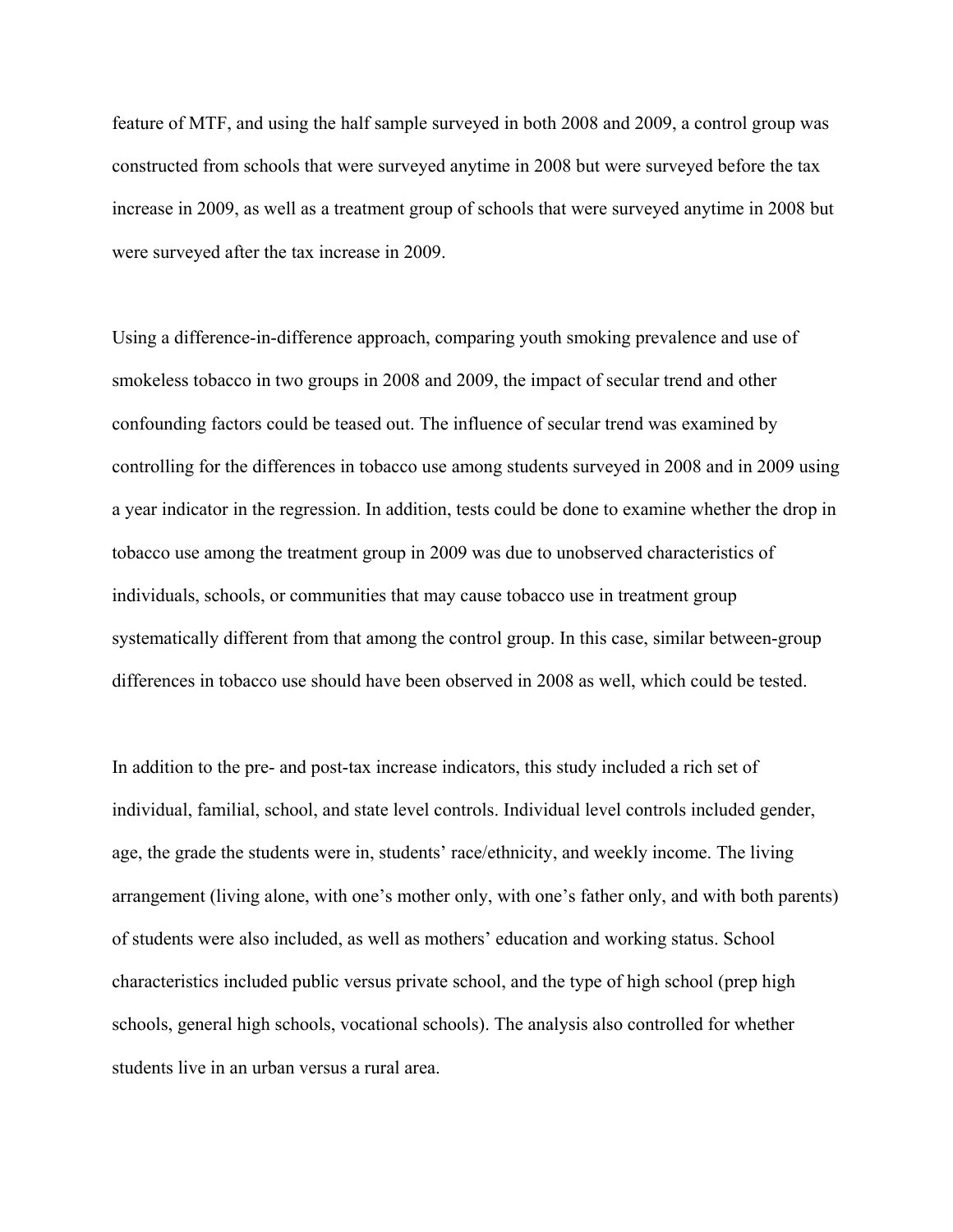State level tobacco control policy data, state excise tax rates on tobacco products, state smokefree air polices, and state tobacco control funding came from the Bridging the Gap (BTG) /ImpacTeen project's State Tobacco Control Policy Surveillance system, which tracks state level tobacco control policies such as price/tax/funding, youth access laws, smoke-free air laws, and smoke-free air preemption laws, as well as state smoking prevalence. BTG/ImpacTeen is led by a research team at the Health Policy Center at the University of Illinois at Chicago. Its goal is to improve the understanding of how policies and environmental factors affect diet, physical activity and obesity among youth, as well as youth tobacco use.

Because BTG/ImpacTeen tracks the exact date a new state tax or smoke-free air policy becomes effective, the state level tax and smoke-free air policy data could be merged to the MTF student data based on the date a student was surveyed and the state a student lives in. State excise tax rate was the tax rate on the date a student was surveyed in the state a student lived in, expressed in cents per pack for cigarettes and in percentage of the wholesale/manufacture price for smokeless tobacco. The smoke-free air policy variable was an index that captured state smokefree air laws and preemption laws at private workplaces, restaurants, and bars. This was also merged to MTF student data based on the date a student was surveyed and the state a student lived in. The tobacco control funding variable measured the monthly funding a state committed to tobacco control activities, calculated based on annual funding from various sources with different funding years. This data was also merged to the MTF data based on month and state.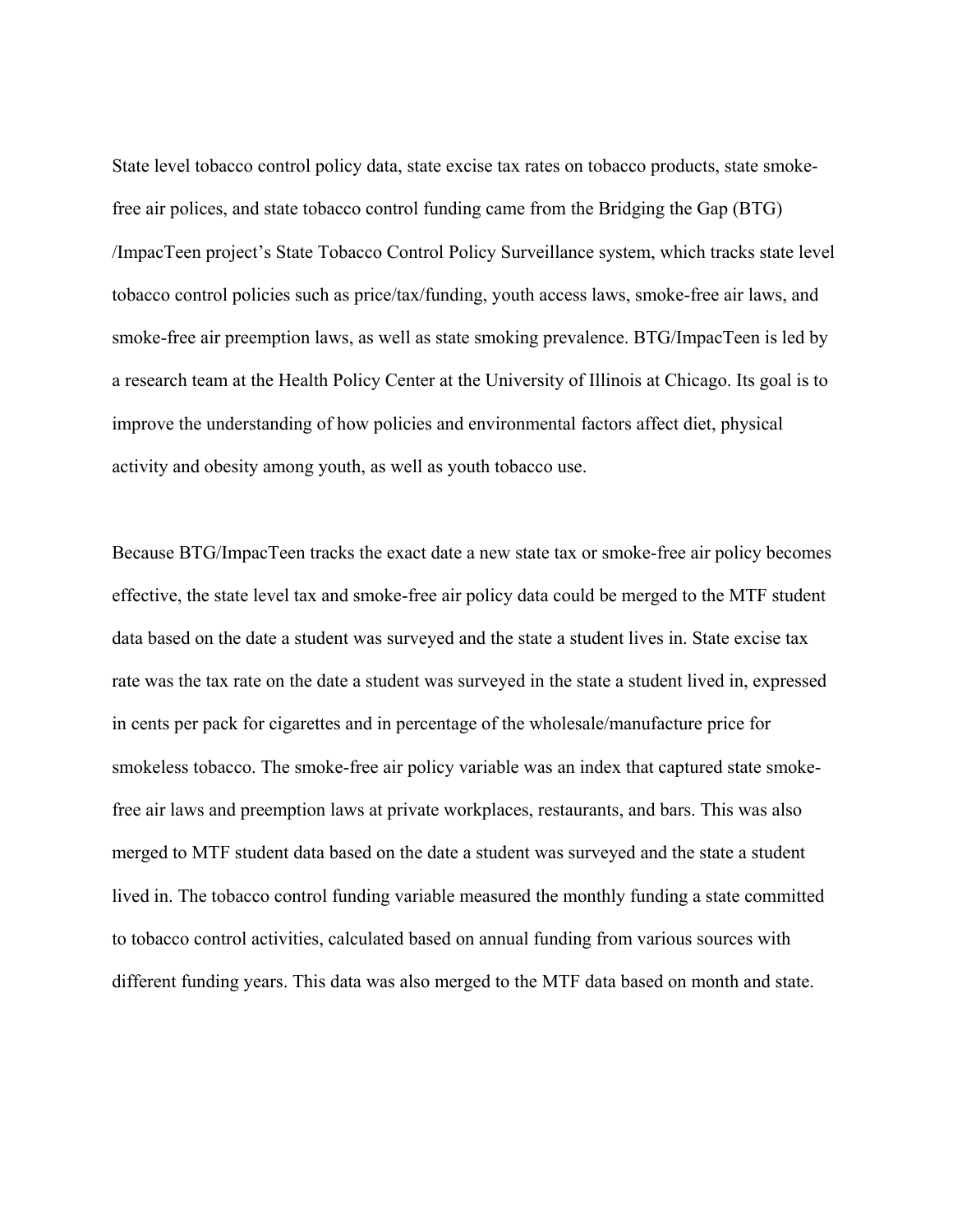#### **Statistical Model**

A straightforward econometric model was used to estimate differences in smoking and use of smokeless tobacco before and after the 2009 tax increase. The two dependent variables are two dichotomous variables that capture smoking and use of smokeless tobacco in the preceding 30 days before the survey, as described in the previous section. Specifically, the following model was estimated:

Tobacco Use =  $\beta_0 + \beta_1*PostTax + \beta_2*X + \beta_3*Z + \epsilon$  (1)

PostTax was a dichotomous variable that captured the post-tax increase period as described earlier in this paper, which had three different versions depending on the cutoff dates and whether the April 2009 sample was included or not.  $\beta_1$  captured the changes in smoking and use of smokeless tobacco after the tax increase. It measured the impact of the 2009 tax increase on youth smoking and use of smokeless tobacco products. X was a vector of individual, familial and school level characteristics described in the data section. Z was a vector of state level tobacco control policies, which included state excise tax rates on tobacco products, state smoke-free air policies, and state tobacco control funding. ε was the idiosyncratic error term. Due to the nature of the dependent variables, the model could be estimated using Probit, Logit or OLS models. However, it turned out that the results were independent of the choice of these three models, with the estimated coefficients from OLS practically identical to the marginal effects from Probit and Logit models. For the ease of interpretation of the results, only the OLS results are presented. All analyses in this paper have taken into account the complex survey design of MTF and clustered at the school level.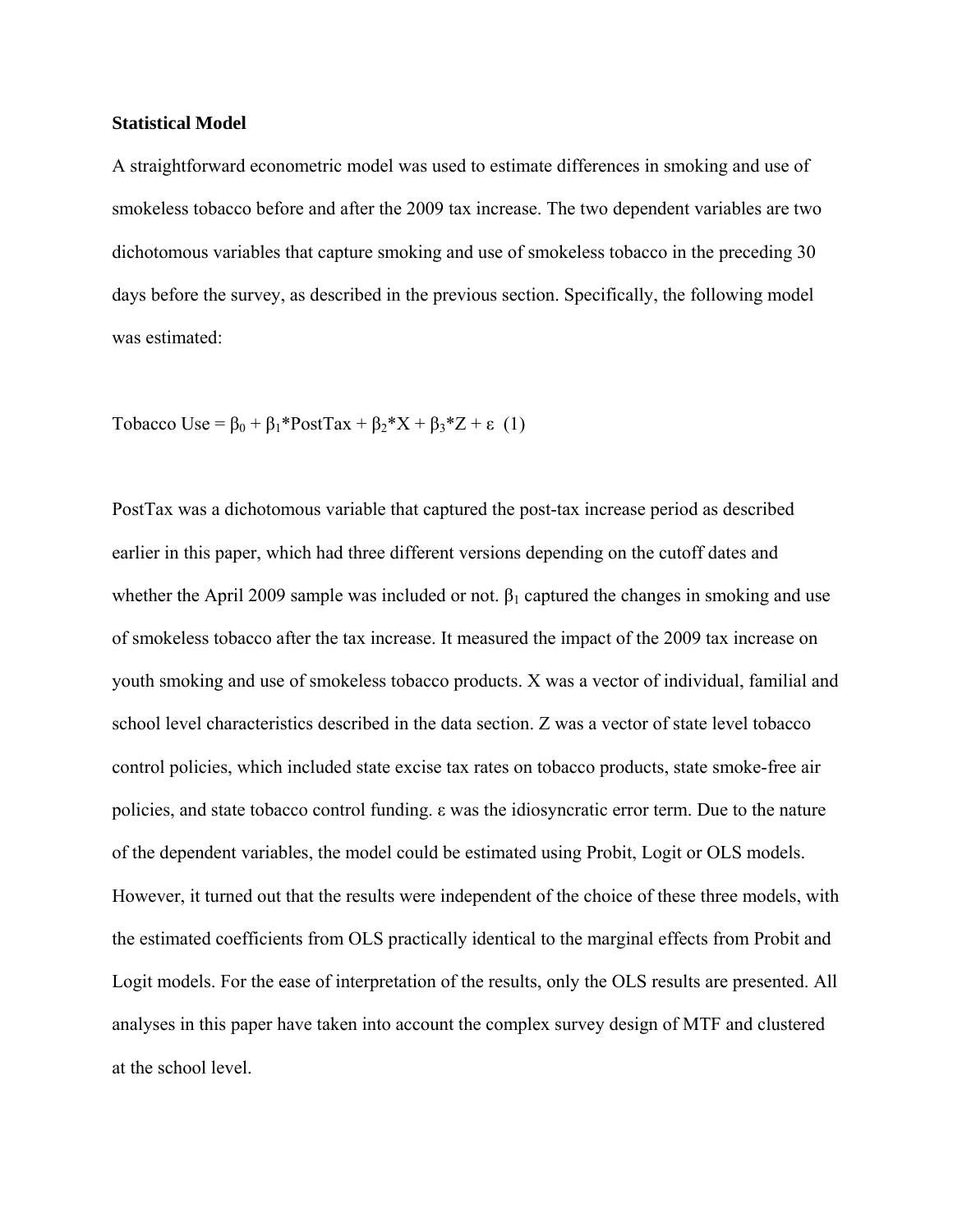The reason to control for a rich set of individual, familial, school, and state level characteristics was to ensure that differences in youth smoking and use of smokeless tobacco was a result of the federal tax increase, and not driven by the variations in individual, familial, school and state characteristics that may confound the impact of the federal tax increase. One of the concerns was that students who were surveyed after the tax increase may be systematically different from those who were surveyed before the tax increase, in ways that may affect their smoking behavior and use of smokeless tobacco products. Controlling for a variety of individual, familial, school and state level characteristics was designed to mitigate its impact on the study's estimates<sup>[6](#page-14-0)</sup>. Nevertheless, a difference-in-difference approach was employed to corroborate the result, as discussed above in the previous section, to tease out the impact of secular trend and other confounding factors.

The method looked at the differences in use of cigarettes and smokeless tobacco products within each group between 2008 and 2009, and differences across groups in both years. The hypothesis was that, after controlling for secular trend and observed individual, familial, school, and state characteristics, use of cigarettes and smokeless tobacco should not be different between the control group and the treatment group in 2008; however, use of cigarettes and smokeless tobacco would be lower among the treatment group in 2009, compared to the control group. Specifically, the following difference-in-difference model was estimated:

<span id="page-14-0"></span> $6$  The observed characteristics between the pre-tax and post-tax group were similar. In addition, the month of being surveyed in 2009 for a school did not predict its month of being surveyed in 2008.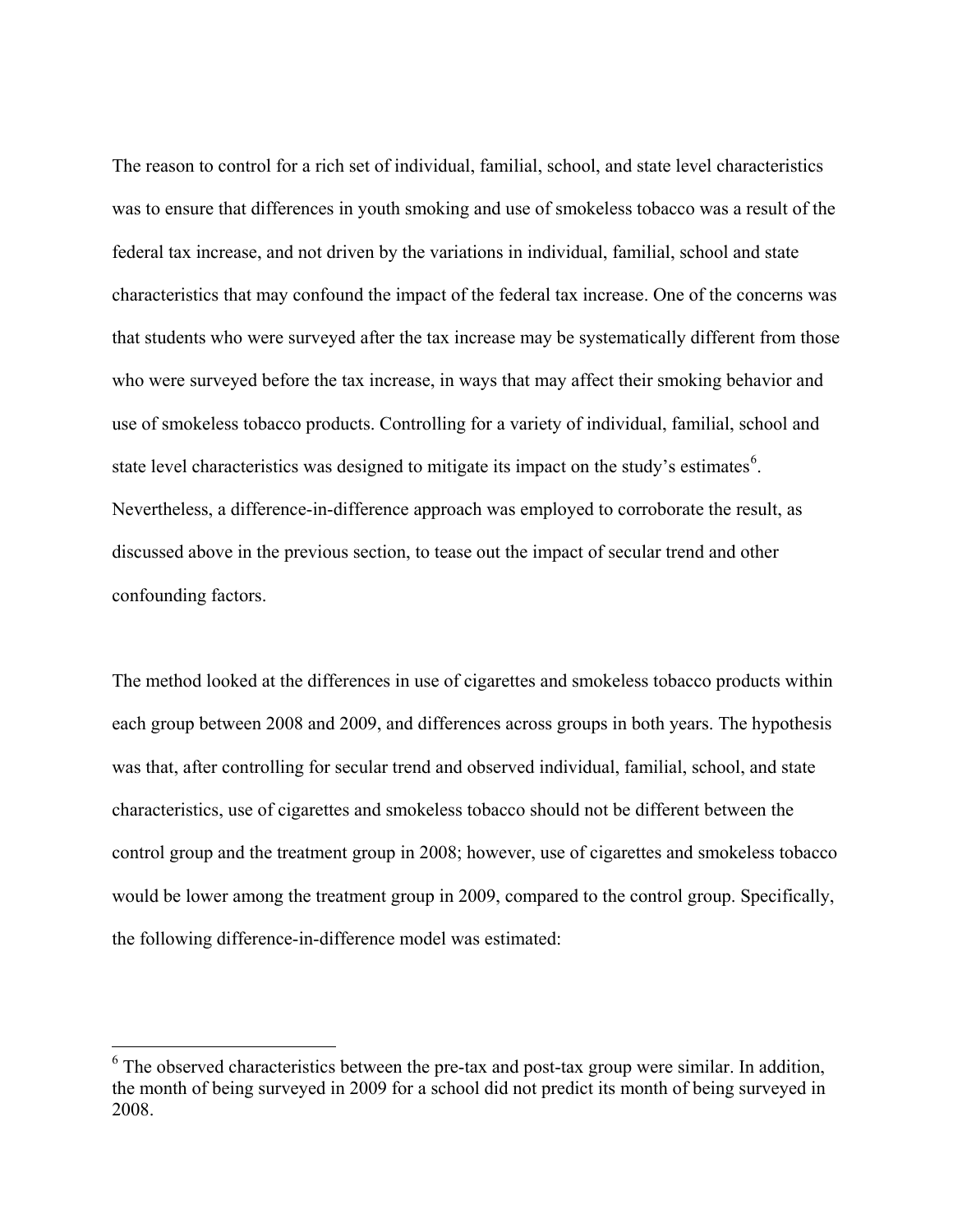Tobacco Use =  $\beta_0 + \beta_1* \text{Year } 2009 + \beta_2* \text{ Treatment Group} + \beta_3* \text{(Year } 2009* \text{ Treatment Group}) +$  $β<sub>4</sub>*X + β<sub>5</sub>*Z + ε (2)$ 

Year 2009 was a dichotomous indicator of being surveyed in 2009, which captured the difference in use of cigarettes and smokeless tobacco between 2008 and 2009. The "Treatment Group" was a dummy variable that indicated whether a student was in the treatment group, i.e. schools which were surveyed after the tax increase.  $\beta_2$  captured the difference between the control group and the treatment group.  $\beta_3$  captured the interaction between year dummy and the treatment group, representing the difference between the control group and the treatment group between 2008 and 2009 (difference-in-difference) and the key parameter of interest.

#### **Results**

The summary statistics are presented in the appendix table. In the 2009 MTF sample, about 13% of the  $8<sup>th</sup>$ ,  $10<sup>th</sup>$ , and  $12<sup>th</sup>$  grade students reported smoking in the past 30 days. The prevalence of smokeless tobacco use in the preceding month among students is 5%. This sample was evenly split between boys and girls, with an average age of 15.5.  $8<sup>th</sup>$ , 10<sup>th</sup> and 12<sup>th</sup> graders each consist of about one third of the sample. 58% of students identify themselves as White, 16% as Hispanic, 12% as Black, and 13% as other race/ethnicity. The vast majority of schools surveyed were public schools (92%) in urban areas (82%). Approximately 44% are prep high schools, a quarter are general high schools, and 5% are vocational schools. Most students live with both parents (72%), and 61% of mothers work full time. About 11% of mothers do not have a high school degree.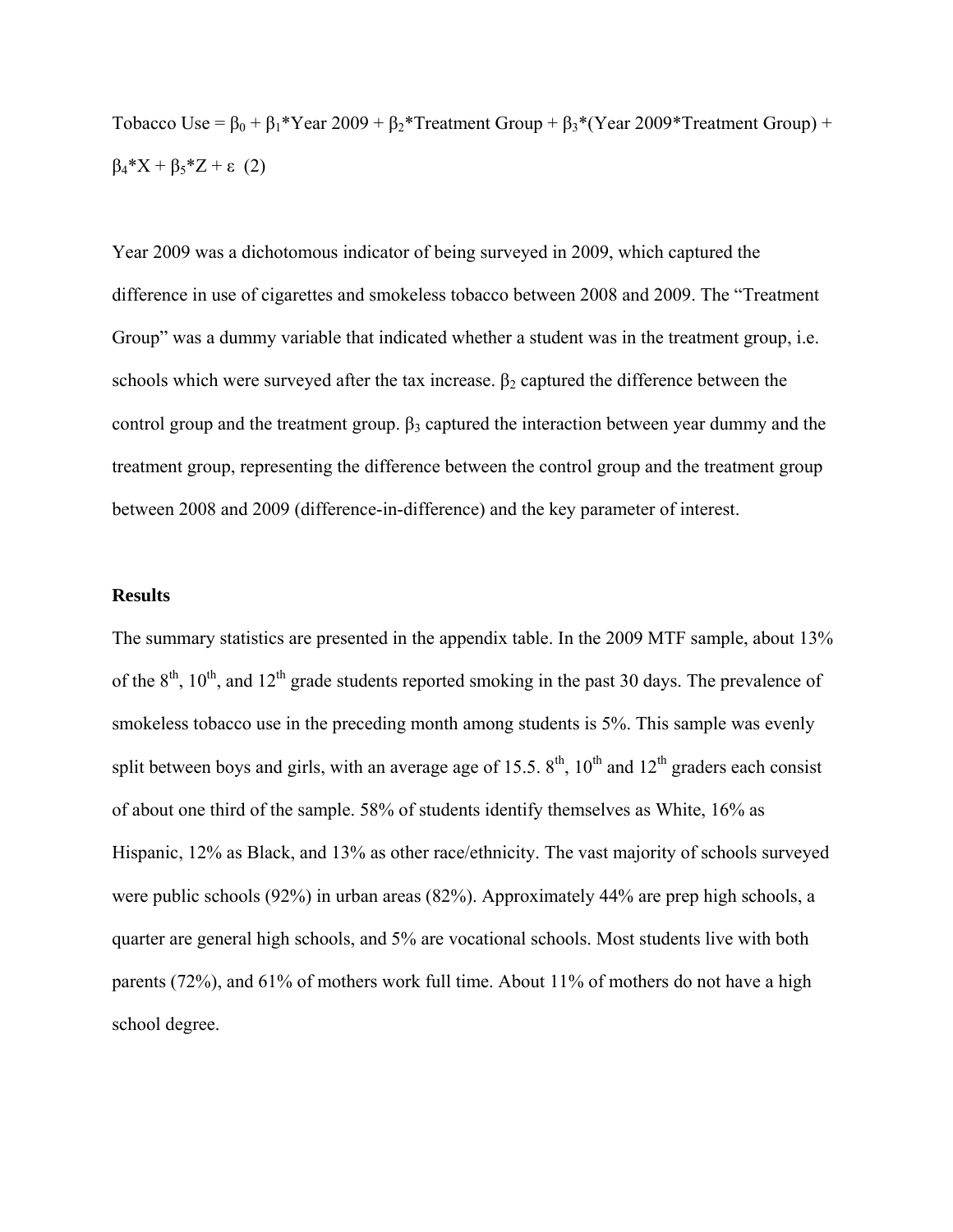| 1 un mortus              |                      |        |                       |        |          |          |       |  |
|--------------------------|----------------------|--------|-----------------------|--------|----------|----------|-------|--|
|                          | Pre Fed Tax Increase |        | Post Fed Tax Increase |        |          |          |       |  |
| 4/16/2009 as Cutoff      |                      |        |                       |        | Diff. in | Pct.     |       |  |
| Date                     | Obs                  | Mean   | Obs                   | Mean   | Mean     | Decrease |       |  |
| <b>Cigarette Smoking</b> | 18238                | 13.44% | 25151                 | 12.36% | $-1.08%$ | 8.06%    | $***$ |  |
| Smokeless Tobacco        | 6884                 | 6.08%  | 9481                  | 4.99%  | $-1.09%$ | 17.90%   | ***   |  |
| 5/1/2009 as Cutoff       |                      |        |                       |        |          |          |       |  |
| Date                     |                      |        |                       |        |          |          |       |  |
| <b>Cigarette Smoking</b> | 29175                | 13.46% | 14214                 | 11.48% | $-1.98%$ | 14.68%   | ***   |  |
| Smokeless Tobacco        | 10689                | 6.06%  | 5676                  | 4.22%  | $-1.84%$ | 30.37%   | ***   |  |
| April 2009 Obs.          |                      |        |                       |        |          |          |       |  |
| Dropped                  |                      |        |                       |        |          |          |       |  |
| <b>Cigarette Smoking</b> | 12288                | 13.40% | 14214                 | 11.48% | $-1.92%$ | 14.29%   | ***   |  |
| Smokeless Tobacco        | 4804                 | 6.06%  | 5676                  | 4.22%  | $-1.83%$ | 30.29%   | ***   |  |

Table 2. Smoking and Use of Smokeless Tobacco Before and After the 2009 Federal Tobacco Tax Increase

Note: \* significant at 0.05 level; \*\* significant at 0.01 level; \*\*\* significant at 0.001 level.

Table 2 presents the percent of  $8<sup>th</sup>$ ,  $10<sup>th</sup>$  and  $12<sup>th</sup>$  students in the 2009 MTF who reported smoking in the past 30 days, as well as the percent of students who reported use of smokeless tobacco in the past 30 days, before and after the tax increase. The top panel shows the results using April 16 2009 as the cutoff date. Before April 16 2009, 13.44% of students reported smoking in the past 30 days, after April 16 2009, the percent of students who reported smoking dropped to 12.36%, an 8% decrease. Use of smokeless tobacco among the MTF students dropped 18% after the tax increase, decreasing from 6.08% to 4.99%. The middle panel of Table 2 presents the similar comparisons using May 1 2009 as the cutoff date. Among students surveyed before May 1 2009, 13.66% reported smoking in the past 30 days, and 6.06% reported using smokeless tobacco. Among those surveyed after May 1 2009, 11.48% reported smoking and 4.22% reported using smokeless tobacco, equivalent to a 14% drop in smoking and a 30% drop in the use of smokeless tobacco.

The third panel in Table 2 shows the prevalence of current smoking and use of smokeless tobacco among students who were surveyed before April 1 2009, in comparison with the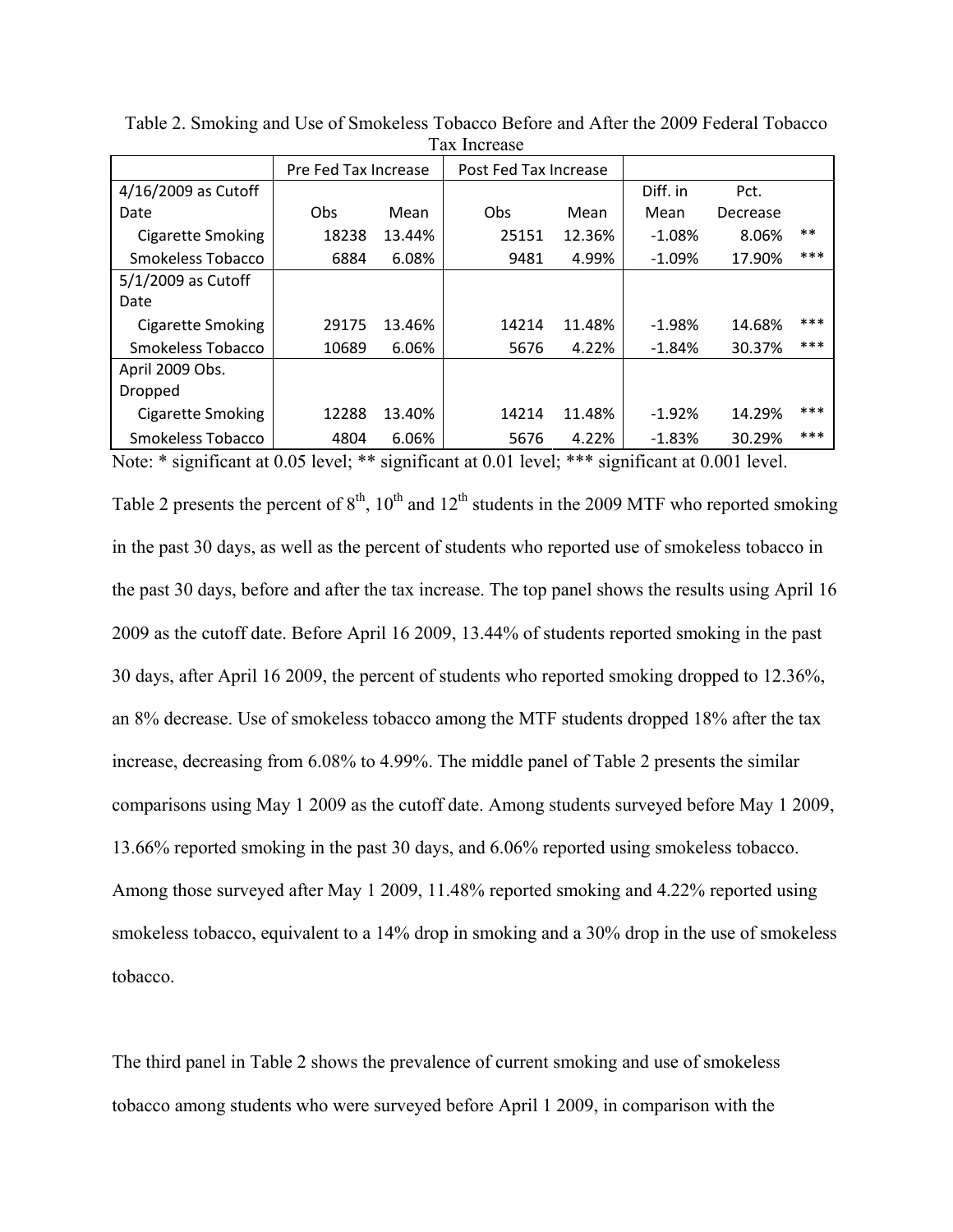prevalence among those who were surveyed after May 1 2009. The prevalence of current smoking among the MTF students decreased by 14% after the federal tobacco tax increase, as did the prevalence of smokeless tobacco use, which dropped by 30%. The changes in smoking and use of smokeless tobacco prevalence before and after the federal tobacco excise tax increase presented in Table 2 represent simple differences without adjusting for other observed characteristics. Table 3 presents the differences in smoking before and after the tax increase, controlling for a rich set of individual, familial, school, and state level characteristics.

|                            |            | Model 1   |            |             | Model 2     |            |
|----------------------------|------------|-----------|------------|-------------|-------------|------------|
|                            | April 16   | May 1     | April      | April 16    | May 1       | April      |
|                            | 2009 as    | 2009 as   | 2009       | 2009 as     | 2009 as     | 2009       |
|                            | cutoff     | cutoff    | sample     | cutoff      | cutoff      | sample     |
|                            | date       | date      | dropped    | date        | date        | dropped    |
| Post Fed Tax Increase      | $-0.012**$ | $-0.012*$ | $-0.017**$ | $-0.009*$   | $-0.010*$   | $-0.013*$  |
|                            | 0.006      | 0.006     | 0.008      | 0.005       | 0.006       | 0.007      |
| State Cigarette Tax        |            |           |            | $-0.00005$  | $-0.00005$  | $-0.00005$ |
|                            |            |           |            | 0.00004     | 0.00004     | 0.00004    |
| State SFA Policy Index     |            |           |            | $-0.004***$ | $-0.004***$ | $-0.003**$ |
|                            |            |           |            | 0.001       | 0.001       | 0.001      |
| State Tobacco Ctrl Funding |            |           |            | $-0.00007$  | $-0.00007$  | $-0.00007$ |
|                            |            |           |            | 0.0001      | 0.0001      | 0.0001     |
| <b>Observations</b>        | 43389      | 43389     | 26502      | 43389       | 43389       | 26502      |

Table 3. Smoking Prevalence: 2009 MTF Sample

All models include the following covariates: age, grade level ( $8<sup>th</sup>$  and  $10<sup>th</sup>$  grader indicators ( $12<sup>th</sup>$  grader as reference category)), gender (female indicator), public school, high school type (prep (reference category), general, vocational, other type), race/ethnicity (Non-Hispanic whites (reference category), non-Hispanic blacks, non-Hispanic other, Hispanics), urban/rural indicator, living arrangement (living with both parents (reference category), living with father, living with mother, living with others, living alone), mother's education, mother's employment status, and student's weekly income.  $*p<0.10$ ,  $*p<0.05$ ,  $***p<0.01$ 

Two different sets of models were estimated in Table 3. The first set of models did not control for state level tobacco control policies, while the second set controlled for state smoke-free air policies and state tobacco control funding as well as state level cigarette excise tax rates. Each set of models were estimated three times using three different definitions of pre- and post-tax increase as discussed in the previous section.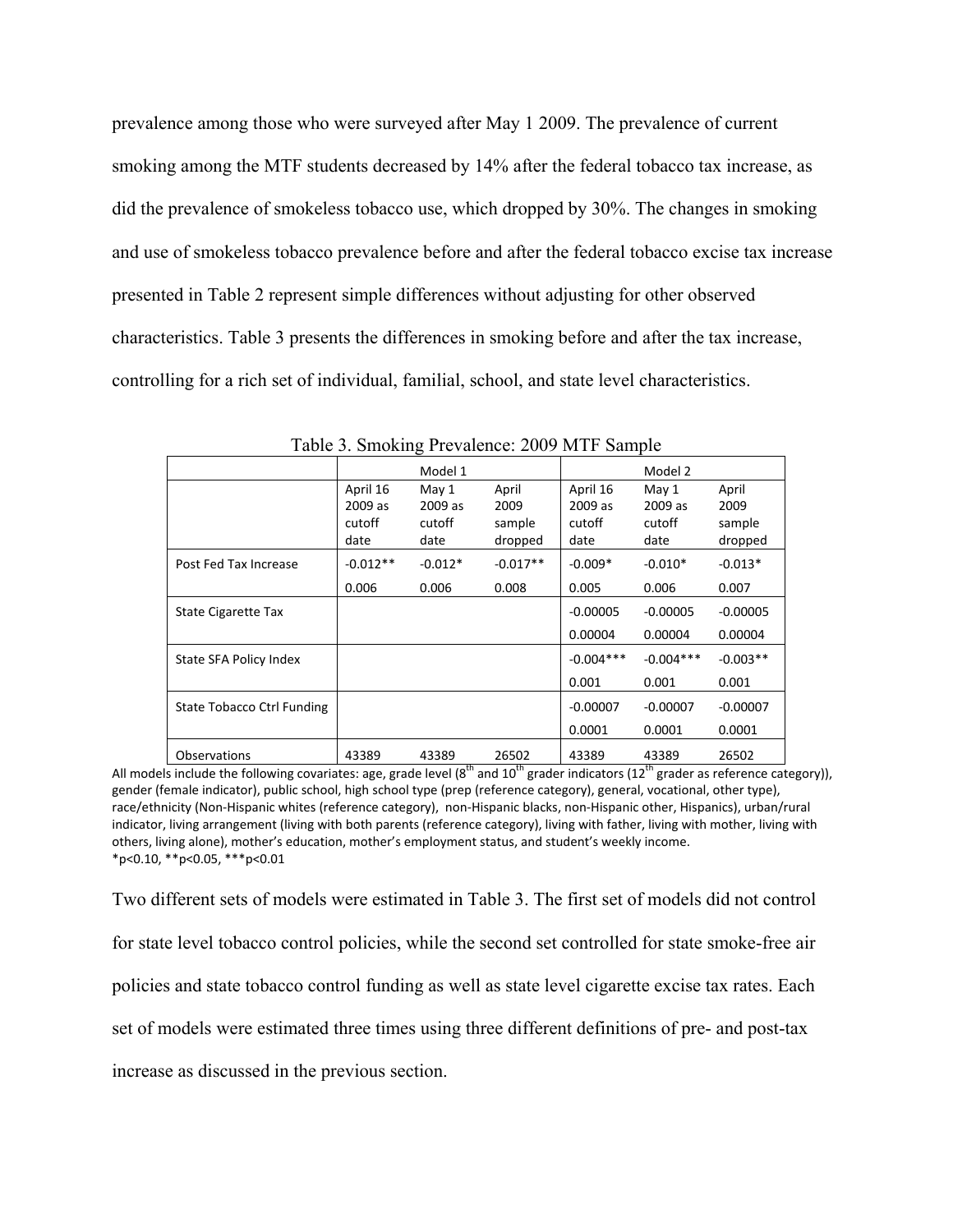Results in Table 3 indicate the rate of smoking in the past 30 days among the MTF students dropped after the 2009 federal tobacco tax increase. The estimated magnitude of this drop was close to 1.3 percentage points, representing a 9.7% decrease in current smoking prevalence. The estimated coefficient of the post tax increase variable ranges from -0.9 to -1.7 (in percentage points), with the majority concentrated around -1.3 percentage points, regardless of cutoff dates or whether April 2009 sample was included or not. Controlling for state level tobacco control polices reduced the magnitude of the coefficient of the tax increase slightly by about 0.3 percentage points, however, it did not qualitatively alter the importance of the impact of the federal tax increase. The estimated coefficients of the tax increase were bigger (in absolute value) in the models when the April 2009 sample was dropped, and smaller in the models using April 16 as cutoff date. This was consistent with the timing of the tax increase and how the smoking question was phrased, because a portion of the students surveyed in April 2009 may not have been affected by the federal tax increase given the questions asked about their smoking behavior in the past thirty days.

Table 4 presents the results that used both the 2008 and 2009 MTF surveys. The inclusion of the 2008 MTF data tested the sensitivity of the results in Table 3, ensuring that the drop in smoking prevalence was due to the tax increase and not a result of unobserved patterns that are unique to the 2009 MTF data, which may confound the results. In addition, adding the 2008 MTF increased the sample size for the analysis, particularly for the analyses related to use of smokeless tobacco products, as the smokeless tobacco question was only asked among one sixth of all MTF students, and the rate of use of smokeless tobacco was low (only about 6%) to begin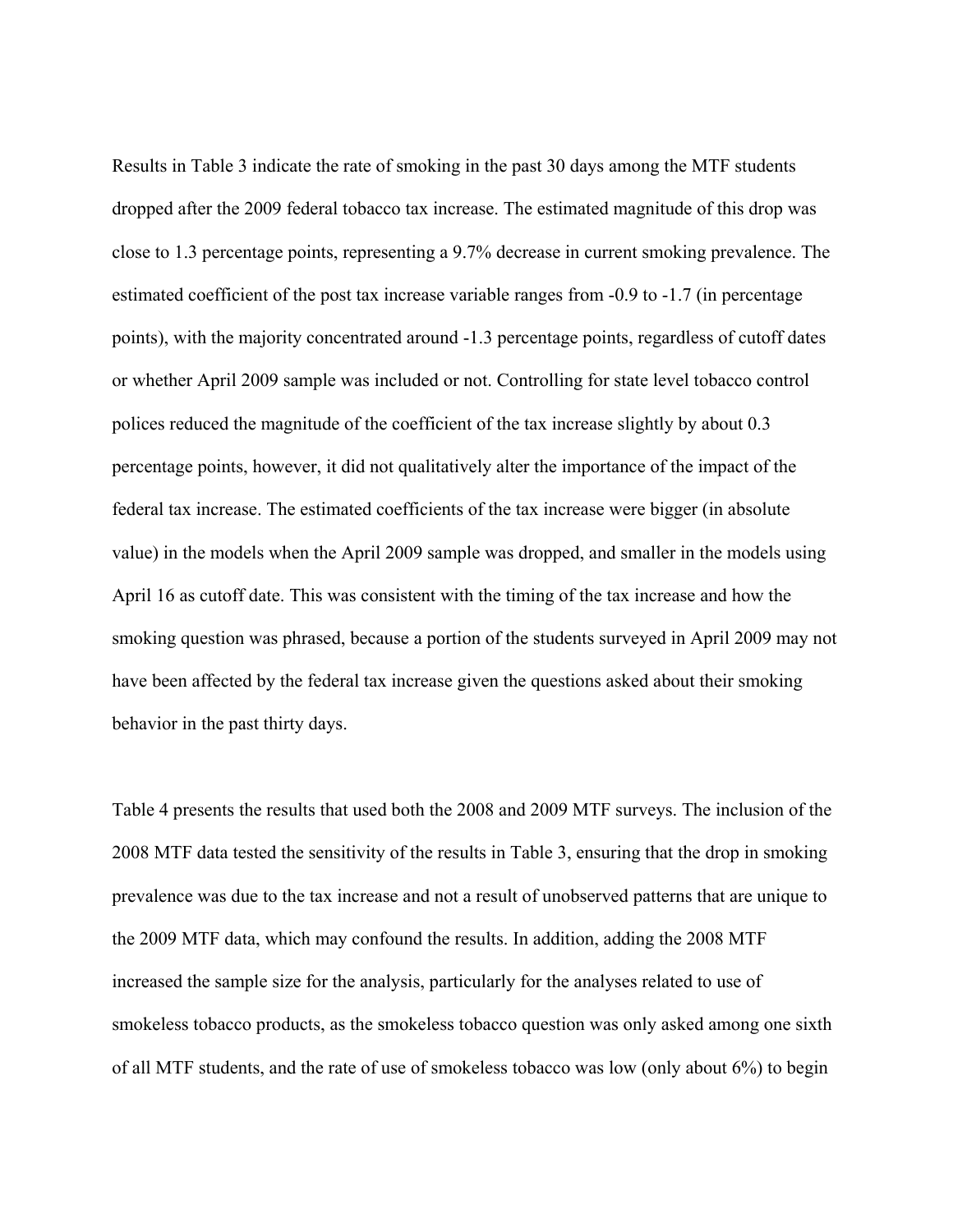with. The analysis with both 2008 and 2009 MTF data included a dichotomous variable that indicated the year in which students were surveyed. Students from 2008 MTF were classified as pre-tax increase respondents.

|                            |                                       | Model 1                            |                                    |                                       | Model 2                            |                                    |
|----------------------------|---------------------------------------|------------------------------------|------------------------------------|---------------------------------------|------------------------------------|------------------------------------|
|                            | April 16<br>2009 as<br>cutoff<br>date | May 1<br>2009 as<br>cutoff<br>date | April<br>2009<br>sample<br>dropped | April 16<br>2009 as<br>cutoff<br>date | May 1<br>2009 as<br>cutoff<br>date | April<br>2009<br>sample<br>dropped |
| Post Fed Tax Increase      | $-0.012**$                            | $-0.013*$                          | $-0.018**$                         | $-0.010*$                             | $-0.012*$                          | $-0.014*$                          |
|                            | 0.006                                 | 0.007                              | 0.008                              | 0.006                                 | 0.007                              | 0.007                              |
| State Cigarette Tax        |                                       |                                    |                                    | $-0.00006*$                           | $-0.00006*$                        | $-0.00006*$                        |
|                            |                                       |                                    |                                    | 0.00003                               | 0.00003                            | 0.00003                            |
| State SFA Policy Index     |                                       |                                    |                                    | $-0.003***$                           | $-0.003***$                        | $-0.003***$                        |
|                            |                                       |                                    |                                    | 0.001                                 | 0.001                              | 0.001                              |
| State Tobacco Ctrl Funding |                                       |                                    |                                    | $-0.0003$                             | $-0.0003$                          | $-0.0002$                          |
|                            |                                       |                                    |                                    | 0.0009                                | 0.0009                             | 0.0009                             |
| <b>Observations</b>        | 87343                                 | 87343                              | 70456                              | 87343                                 | 87343                              | 70456                              |

Table 4. Smoking Prevalence: 2008 and 2009 MTF Sample

All models include the following covariates: age, grade level (8th and 10th grader indicators (12th grader as reference category)), gender (female indicator), public school, high school type (prep (reference category), general, vocational, other type), race/ethnicity (Non-Hispanic whites (reference category), non-Hispanic blacks, non-Hispanic other, Hispanics), urban/rural indicator, living arrangement (living with both parents (reference category), living with father, living with mother, living with others, living alone), mother's education, mother's employment status, and student's weekly income. \*p<0.10, \*\*p<0.05, \*\*\*p<0.01

The results presented in Table 4 are almost identical to those presented in Table 3. The rate of smoking in the past thirty days dropped between 1 and 1.8 percentage points after the 2009 federal tobacco tax increase, with most models indicating a drop by 1.3 percentage points. The estimated coefficients of the tax increase dummy were slightly higher (about 0.1 percentage point) than those in Table 3. The fact that results in Table 4 are almost identical to those in Table 3 provides strong corroborative evidence of the impact of the 2009 tax increase on youth smoking prevalence.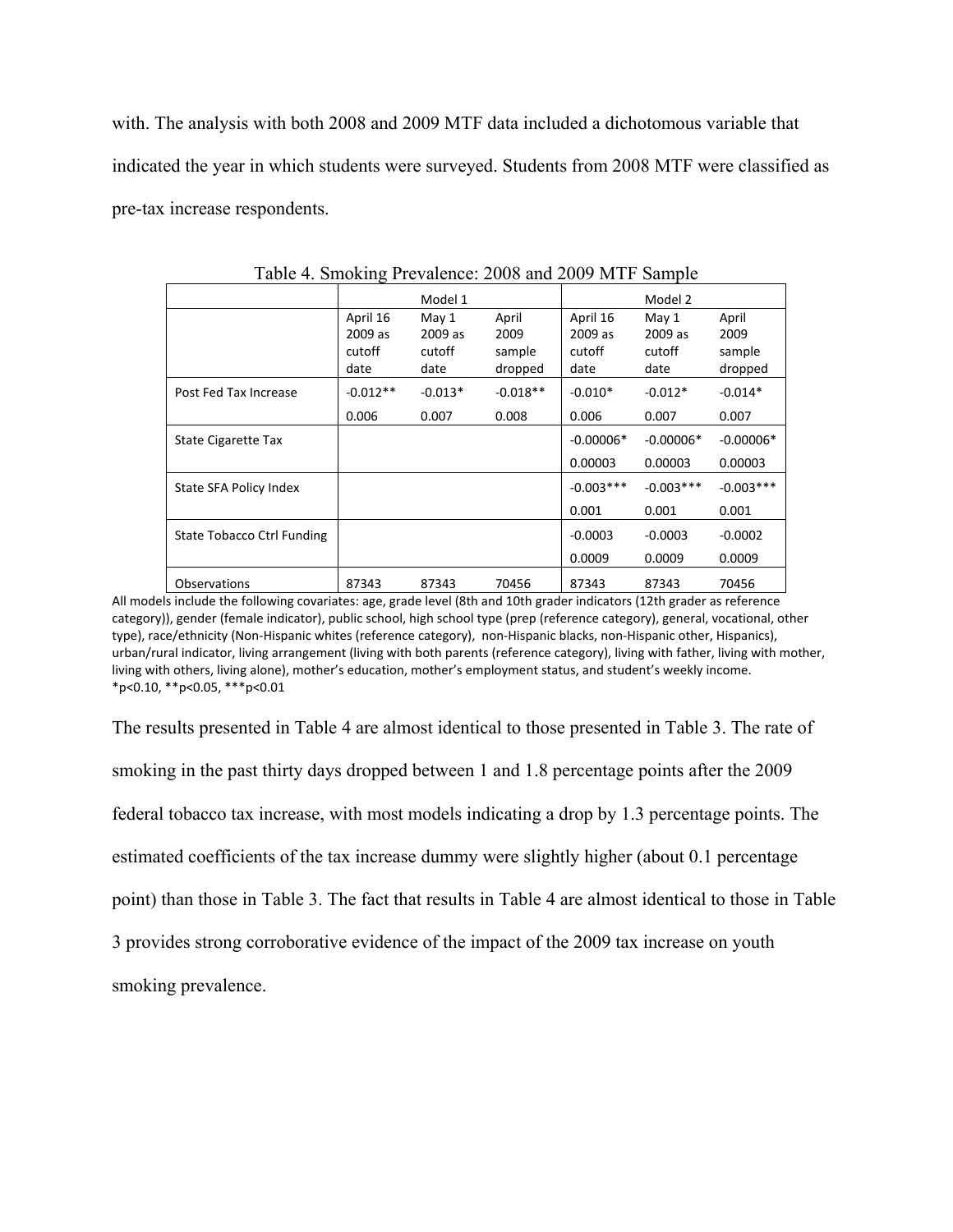Analyses of smokeless tobacco use are presented in Table 5 (2009 MTF) and Table 6 (2008 and 2009 MTF). The results in Table 5 indicate the percent of students who reported using smokeless tobacco in the past 30 days dropped between 1 and 1.3 percentage points, depending on model specifications after the tax increase, representing a 16% to 25% decrease in the rate of smokeless tobacco use among youth. Similar to the analysis of smoking, the magnitude of the estimated coefficient for the tax increase was larger in the models without the April 2009 sample, and smaller in models using April 16 2009 as the cutoff date. The coefficient for the tax increase dummy was statistically significant in the models without state level tobacco control polices, but not statistically significant in the models with state level tobacco control polices. The lack of statistical significance is most likely due to the small sample size of smokeless tobacco users.

| Table J. Billonerss Tobacco Trevalence. 2007 IVITI Ballipic |                                       |                                    |                                 |                                       |                                    |                                    |  |  |
|-------------------------------------------------------------|---------------------------------------|------------------------------------|---------------------------------|---------------------------------------|------------------------------------|------------------------------------|--|--|
|                                                             |                                       | Model 1                            |                                 | Model 2                               |                                    |                                    |  |  |
|                                                             | April 16<br>2009 as<br>cutoff<br>date | May 1<br>2009 as<br>cutoff<br>date | April 2009<br>sample<br>dropped | April 16<br>2009 as<br>cutoff<br>date | May 1<br>2009 as<br>cutoff<br>date | April<br>2009<br>sample<br>dropped |  |  |
| Post Fed Tax Increase                                       | $-0.011*$                             | $-0.010*$                          | $-0.013*$                       | $-0.01$                               | $-0.009$                           | $-0.012$                           |  |  |
|                                                             | 0.007                                 | 0.006                              | 0.008                           | 0.007                                 | 0.006                              | 0.008                              |  |  |
| <b>State Tax on Smokeless</b><br>Tobacco                    |                                       |                                    |                                 | $-.00005$<br>0.0004                   | $-0.00005$<br>0.0004               | $-0.00006$<br>0.0004               |  |  |
| State SFA Policy Index                                      |                                       |                                    |                                 | $-0.001$<br>0.001                     | $-0.001$<br>0.001                  | $-0.002**$<br>0.001                |  |  |
| State Tobacco Ctrl Funding                                  |                                       |                                    |                                 | $-0.00009$<br>0.0001                  | $-0.00009$<br>0.0001               | $-0.0001$<br>0.0001                |  |  |
| <b>Observations</b>                                         | 16863                                 | 16863                              | 10820                           | 16863                                 | 16863                              | 10820                              |  |  |

Table 5. Smokeless Tobacco Prevalence: 2009 MTF Sample

All models include the following covariates: age, grade level (8th and 10th grader indicators (12th grader as reference category)), gender (female indicator), public school, high school type (prep (reference category), general, vocational, other type), race/ethnicity (Non-Hispanic whites (reference category), non-Hispanic blacks, non-Hispanic other, Hispanics), urban/rural indicator, living arrangement (living with both parents (reference category), living with father, living with mother, living with others, living alone), mother's education, mother's employment status, and student's weekly income. \*p<0.10, \*\*p<0.05, \*\*\*p<0.01

In Table 6, when 2008 MTF data were added, the coefficients of the tax increase variable

became statistically significant in models with state level tobacco control policies. The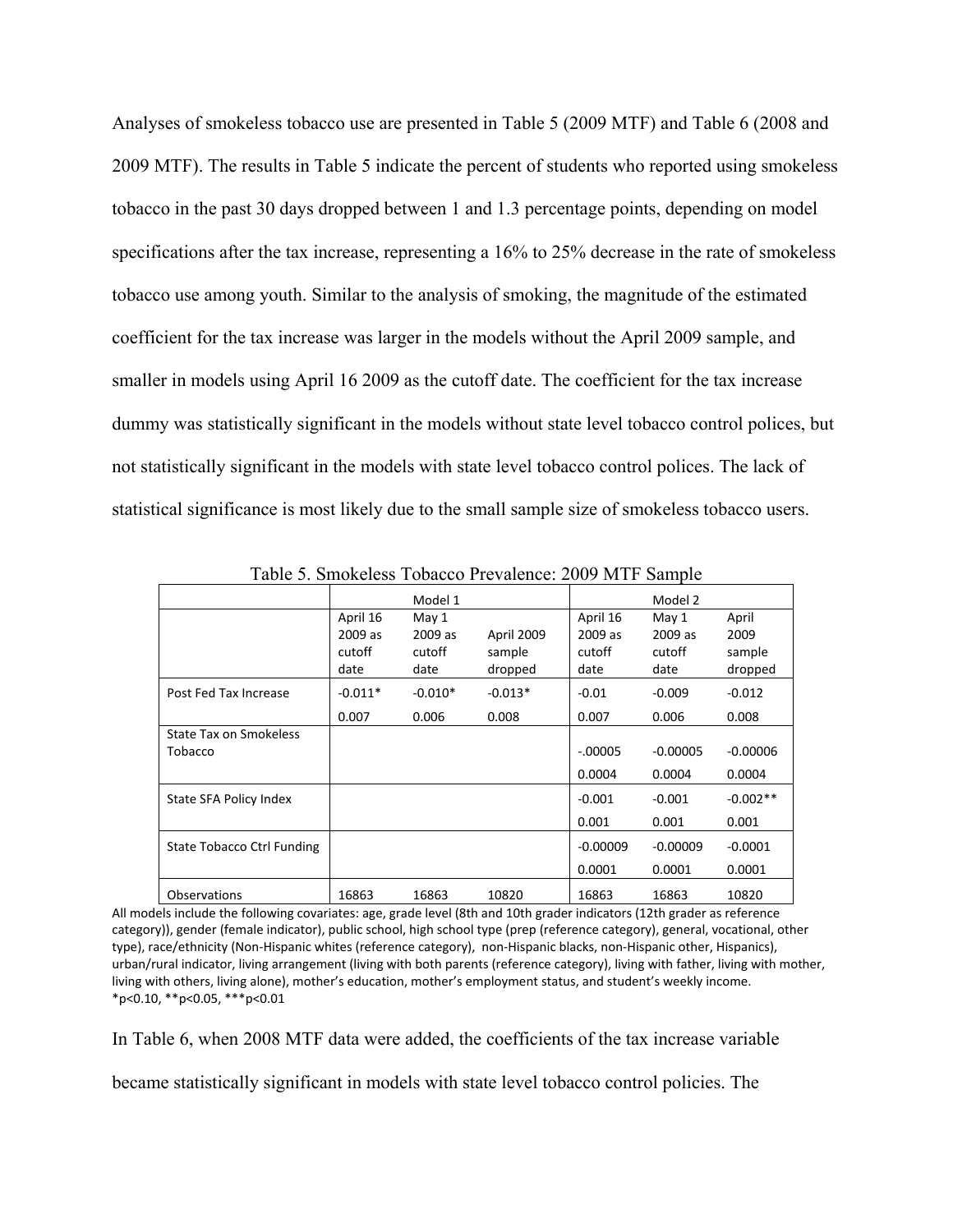magnitude of the coefficient of the tax increase variable was extremely close to that presented in Table 5, an indication of the robustness of the results. The estimated coefficient for the year 2009 dummy was positive and statistically significant, suggesting use of smokeless tobacco products among middle school and high school students increased between 2008 and 2009. This increase is likely due to the emergence and aggressive marketing of a variety of new smokeless tobacco products by tobacco industry during this time period (Foulds, 2009; R.J.Reynolds, 2010; Lindenberg 2010).

|                                   |                                       | Model 1                            |                                 |                                       | Model 2                            |                                    |
|-----------------------------------|---------------------------------------|------------------------------------|---------------------------------|---------------------------------------|------------------------------------|------------------------------------|
|                                   | April 16<br>2009 as<br>cutoff<br>date | May 1<br>2009 as<br>cutoff<br>date | April 2009<br>sample<br>dropped | April 16<br>2009 as<br>cutoff<br>date | May 1<br>2009 as<br>cutoff<br>date | April<br>2009<br>sample<br>dropped |
| Post Fed Tax Increase             | $-0.01$<br>0.007                      | $-0.011*$<br>0.006                 | $-0.014*$<br>0.007              | $-0.009$<br>0.007                     | $-0.010*$<br>0.006                 | $-0.012*$<br>0.007                 |
| State Tax on Smokeless<br>Tobacco |                                       |                                    |                                 | $-.00005$<br>0.0004                   | $-0.00005$<br>0.0004               | $-0.00006$<br>0.0004               |
| State SFA Policy Index            |                                       |                                    |                                 | $-0.001$<br>0.001                     | $-0.001$<br>0.001                  | $-0.002$ ***<br>0.001              |
| State Tobacco Ctrl Funding        |                                       |                                    |                                 | $-0.00009$<br>0.0001                  | $-0.00009$<br>0.0001               | $-0.0001$<br>0.0001                |
| <b>Year 2009</b>                  | $0.013**$                             | $0.014***$                         | $0.017***$                      | $0.014***$                            | $0.015***$                         | $0.017***$                         |
| (Ref Category: 2008)              | 0.005                                 | 0.004                              | 0.006                           | 0.005                                 | 0.004                              | 0.006                              |
| <b>Observations</b>               | 33625                                 | 33625                              | 27582                           | 33625                                 | 33625                              | 27582                              |

Table 6. Smokeless Tobacco Prevalence: 2008 and 2009 MTF Sample

All models include the following covariates: age, grade level (8th and 10th grader indicators (12th grader as reference category)), gender (female indicator), public school, high school type (prep (reference category), general, vocational, other type), race/ethnicity (Non-Hispanic whites (reference category), non-Hispanic blacks, non-Hispanic other, Hispanics), urban/rural indicator, living arrangement (living with both parents (reference category), living with father, living with mother, living with others, living alone), mother's education, mother's employment status, and student's weekly income. \*p<0.10, \*\*p<0.05, \*\*\*p<0.01

To the extent that students/schools surveyed after the 2009 tax increase may be systematically different from those who were surveyed before the tax increase, estimates of the impact of the tax increase may be biased. While this study controlled for a variety of individual, familial and school level characteristics in its analysis, to further corroborate the results, it used a difference-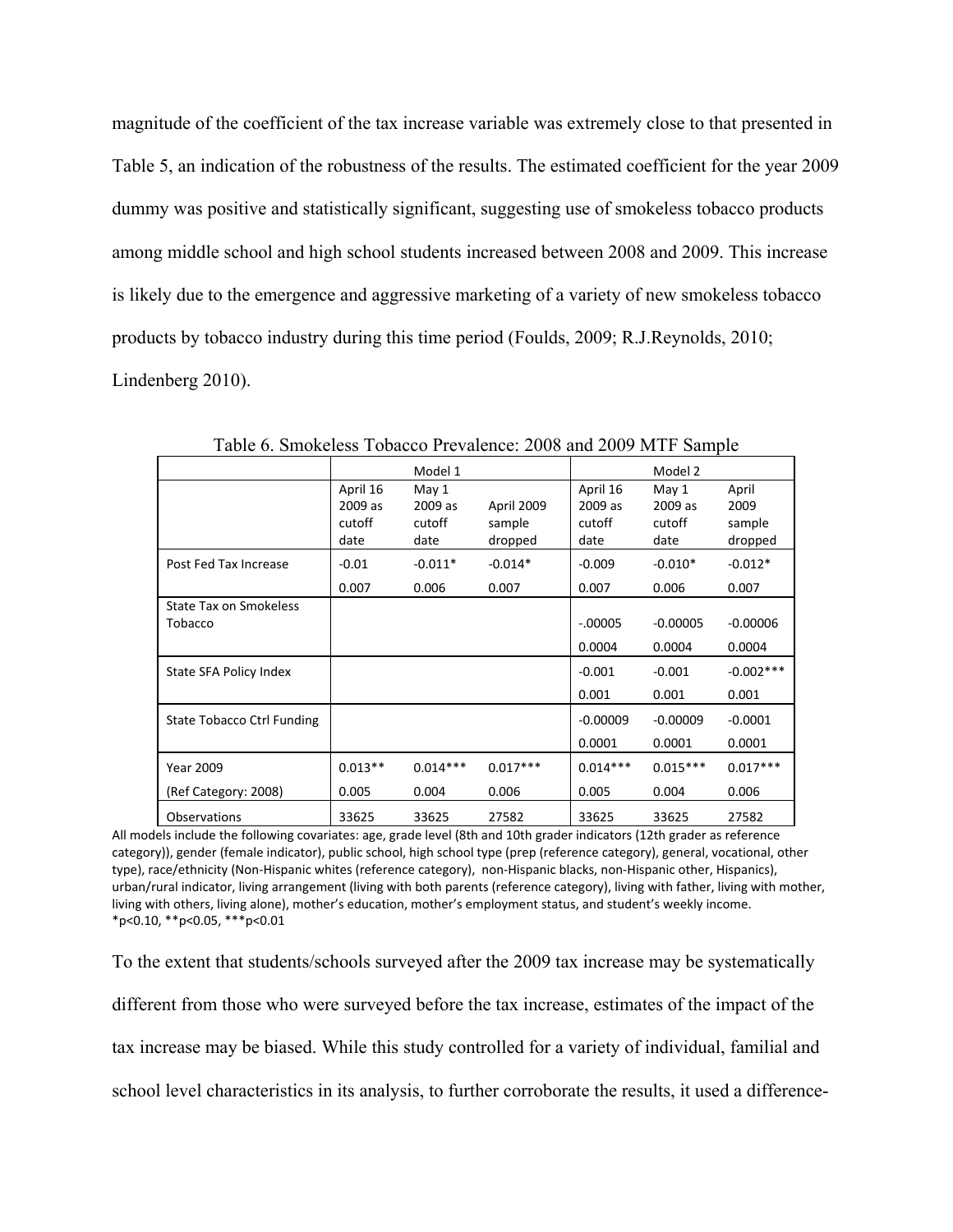in-difference model linking 2008 and 2009 MTF data using school IDs to investigate whether the changes in smoking and use of smokeless tobacco were due to unobserved individual or group (school/community) differences. This difference-in-difference model, specified in the previous data section, allowed us to examine whether changes in smoking and use of smokeless tobacco were due to the difference between the control group and the treatment group  $(\beta_2)$  or due to the drop in the treatment group after the tax increase  $(\beta_3)$ . The results from the difference-indifference model are presented in Table 7 (smoking) and Table 8 (smokeless tobacco).

Results in Table 7 provide strong corroborating evidence that the drop in smoking prevalence among MTF students was driven primarily by the decline in smoking among the treatment group after the tax increase, as indicated by the statistically significant coefficients of the interaction term, and was not driven by the difference between the control and treatment group and yearspecific factors. The control and treatment group do not differ in their smoking prevalence, as shown by the estimated coefficients of the treatment group indicator, which are not statistically differ from zero in all model specifications. The magnitude of the estimated coefficients of the interaction term was comparable to that of the coefficients of the tax increase variable in Table 3 and Table 4, further corroborating the robustness of these results. The estimated coefficient of the interaction term suggests that after the tax increase, the smoking prevalence in the experiment group dropped between 1.2 and 2.1 percentage points, representing a 9% to 16% decrease in smoking prevalence.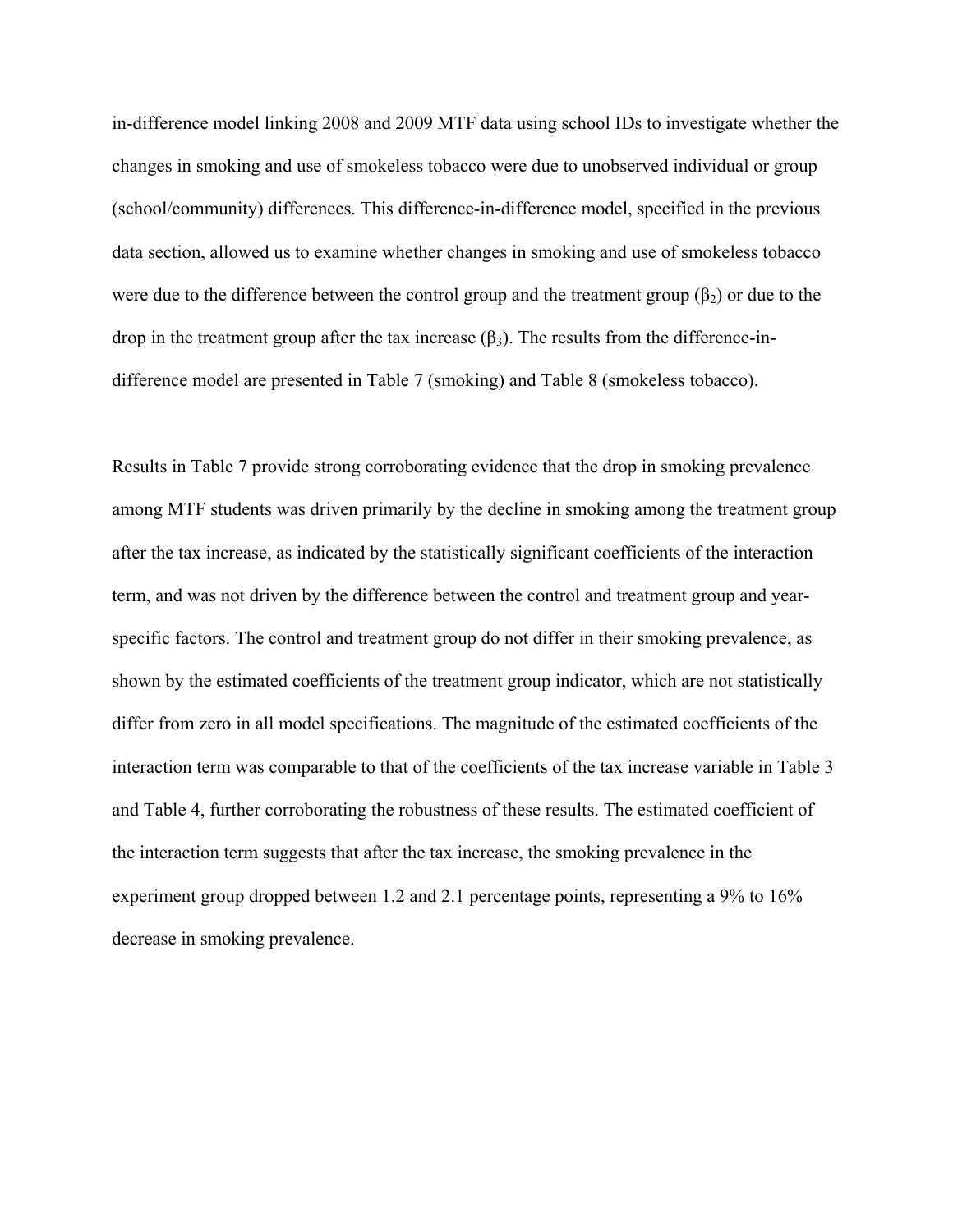|                                      |                                       | Model 1                            |                                    |                                       | Model 2                            |                                    |  |
|--------------------------------------|---------------------------------------|------------------------------------|------------------------------------|---------------------------------------|------------------------------------|------------------------------------|--|
|                                      | April 16<br>2009 as<br>cutoff<br>date | May 1<br>2009 as<br>cutoff<br>date | April<br>2009<br>sample<br>dropped | April 16<br>2009 as<br>cutoff<br>date | May 1<br>2009 as<br>cutoff<br>date | April<br>2009<br>sample<br>dropped |  |
| <b>Year 2009</b>                     | 0.01                                  | 0.006                              | 0.012                              | $0.011*$                              | 0.007                              | 0.011                              |  |
|                                      | 0.006                                 | 0.005                              | 0.007                              | 0.006                                 | 0.005                              | 0.007                              |  |
| <b>Treatment Group</b>               | 0.003                                 | 0.002                              | 0.003                              | 0.003                                 | 0.001                              | 0.003                              |  |
|                                      | 0.006                                 | 0.006                              | 0.006                              | 0.006                                 | 0.006                              | 0.006                              |  |
| Year 2009*Treatment<br>Group.        | $-0.015*$<br>0.008                    | $-0.014$<br>0.009                  | $-0.021**$<br>0.01                 | $-0.013*$<br>0.008                    | $-0.012$<br>0.008                  | $-0.017*$<br>0.008                 |  |
| State Cigarette Tax                  |                                       |                                    |                                    | $-0.00006*$<br>0.00003                | $-0.00006*$<br>0.00003             | $-0.00006*$<br>0.00003             |  |
| State SFA Policy Index               |                                       |                                    |                                    | $-0.003***$<br>0.001                  | $-0.003***$<br>0.001               | $-0.003***$<br>0.001               |  |
| State Tobacco Ctrl<br><b>Funding</b> |                                       |                                    |                                    | $-0.00004$<br>0.00009                 | $-0.00004$<br>0.00009              | $-0.00003$<br>0.00009              |  |
| Observations                         | 87343                                 | 87343                              | 70456                              | 87343                                 | 87343                              | 70456                              |  |

Table 7. Smoking Prevalence: Difference-in-Difference Model

All models include the following covariates: age, grade level (8th and 10th grader indicators (12th grader as reference category)), gender (female indicator), public school, high school type (prep (reference category), general, vocational, other type), race/ethnicity (Non-Hispanic whites (reference category), non-Hispanic blacks, non-Hispanic other, Hispanics), urban/rural indicator, living arrangement (living with both parents (reference category), living with father, living with mother, living with others, living alone), mother's education, mother's employment status, and student's weekly income. \*p<0.10, \*\*p<0.05, \*\*\*p<0.01

Table 8 presents the analysis of use of smokeless tobacco using the difference-in-difference model. Similar to the analysis of smoking, the treatment group did not differ from the control group in terms of the use of smokeless tobacco, as indicated by the statistically nonsignificant coefficients before the treatment group variable. The magnitude of the estimated coefficients of the interaction term tended to be smaller than that of the coefficients of the tax increase in Table 5 and Table 6, and they were not statistically significant. Small sample size of smokeless tobacco users and multicollinearity between year dummy and the interaction term may explain the lack of statistical significance for the interaction term.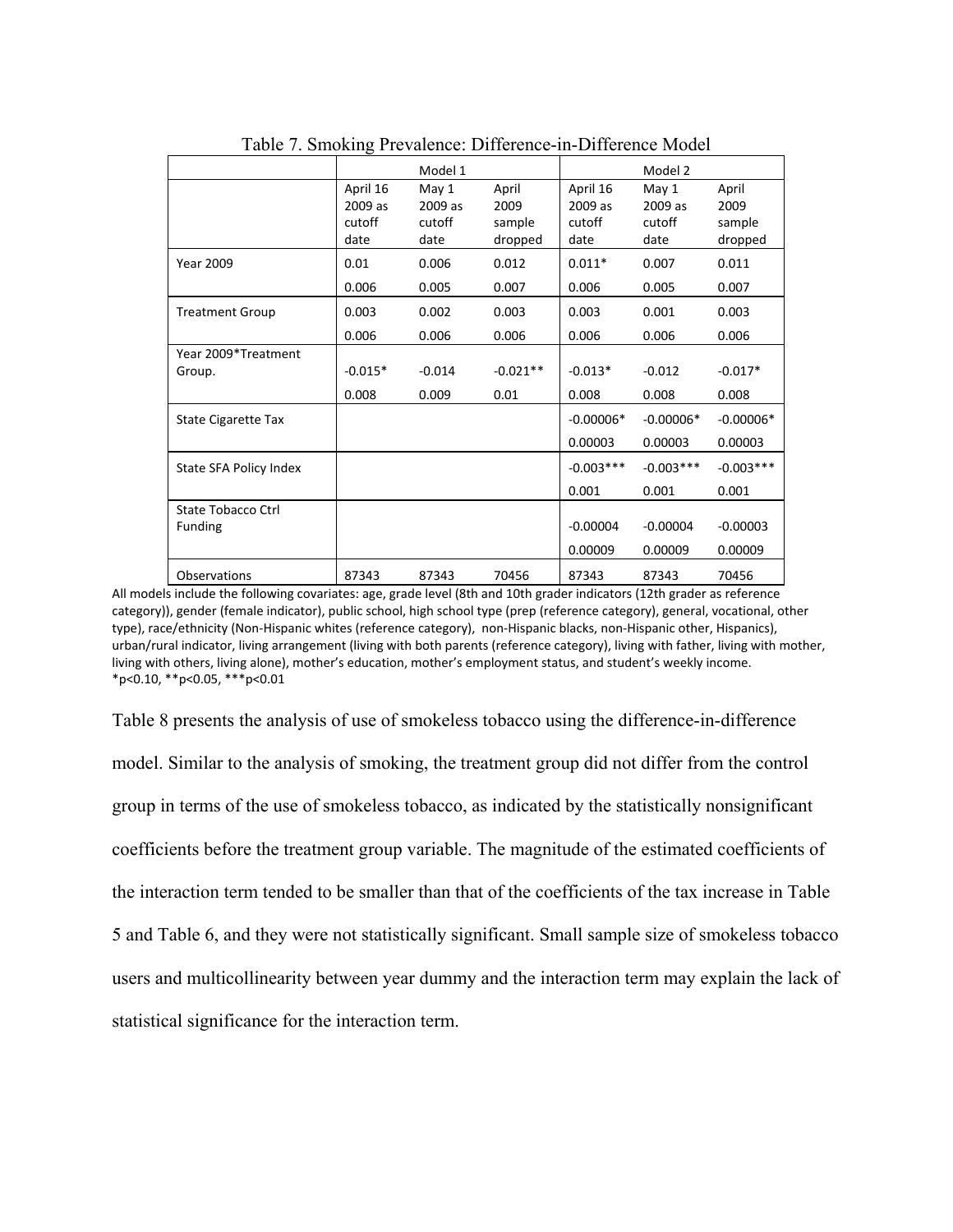|                        |          | Model 1    |            |            | Model 2    |             |
|------------------------|----------|------------|------------|------------|------------|-------------|
|                        | April 16 | May 1      |            | April 16   | May 1      | April       |
|                        | 2009 as  | 2009 as    | April 2009 | 2009 as    | 2009 as    | 2009        |
|                        | cutoff   | cutoff     | sample     | cutoff     | cutoff     | sample      |
|                        | date     | date       | dropped    | date       | date       | dropped     |
| <b>Year 2009</b>       | $0.011*$ | $0.013***$ | $0.015**$  | $0.011*$   | $0.014***$ | $0.015**$   |
|                        | 0.007    | 0.005      | 0.007      | 0.006      | 0.005      | 0.007       |
| <b>Treatment Group</b> | $-0.004$ | $-0.004$   | $-0.004$   | $-0.004$   | $-0.004$   | $-0.004$    |
|                        | 0.005    | 0.005      | 0.005      | 0.005      | 0.005      | 0.005       |
| Year 2009*Treatment    |          |            |            |            |            |             |
| Group.                 | $-0.005$ | $-0.007$   | $-0.01$    | $-0.005$   | $-0.006$   | $-0.008$    |
|                        | 0.008    | 0.008      | 0.009      | 0.008      | 0.008      | 0.009       |
| State Tax on Smokeless |          |            |            |            |            |             |
| Tobacco                |          |            |            | $-0.00006$ | $-0.00006$ | $-0.00007$  |
|                        |          |            |            | 0.00004    | 0.00004    | 0.00004     |
| State SFA Policy Index |          |            |            | $-0.001$   | $-0.001*$  | $-0.002***$ |
|                        |          |            |            | 0.001      | 0.001      | 0.001       |
| State Tobacco Ctrl     |          |            |            |            |            |             |
| <b>Funding</b>         |          |            |            | $-0.00004$ | $-0.00004$ | $-0.00003$  |
|                        |          |            |            | 0.00009    | 0.00009    | 0.00009     |
| Observations           | 33625    | 33625      | 27582      | 33625      | 33625      | 27582       |

Table 8. Smokeless Tobacco Prevalence: Difference-in-Difference Model

All models include the following covariates: age, grade level (8th and 10th grader indicators (12th grader as reference category)), gender (female indicator), public school, high school type (prep (reference category), general, vocational, other type), race/ethnicity (Non-Hispanic whites (reference category), non-Hispanic blacks, non-Hispanic other, Hispanics), urban/rural indicator, living arrangement (living with both parents (reference category), living with father, living with mother, living with others, living alone), mother's education, mother's employment status, and student's weekly income. \*p<0.10, \*\*p<0.05, \*\*\*p<0.01

### **Discussion and Summary**

This analysis revealed that the short-term impact of the 2009 federal tobacco tax increase on youth tobacco use was substantial. Taking the estimated percentage point decrease in smoking and use of smokeless tobacco from models that controlled for state level tobacco control policies, Table 9 summarizes the impact of the 2009 federal tobacco tax increase on youth smoking and use of smokeless tobacco.

The top panel of Table 9 shows that immediately following the 2009 tax increase, students who reported smoking in the past 30 days dropped between 1.3 and 1.7 percentage points, compared to the pre-tax increase youth current smoking prevalence, representing a 9.7% to 13.3% decrease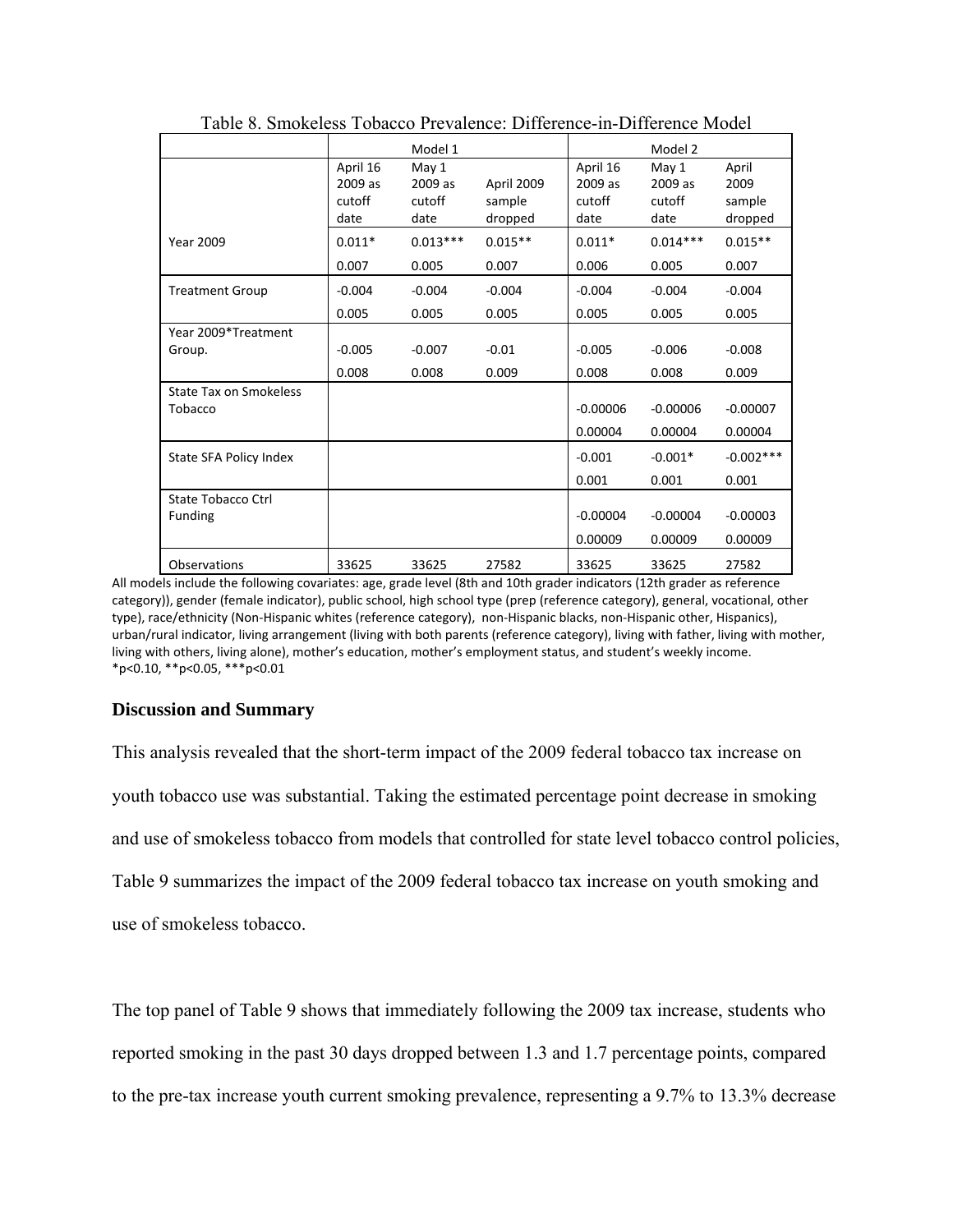in rates of current smoking among  $8<sup>th</sup>$ ,  $10<sup>th</sup>$  and  $12<sup>th</sup>$  grade students. Given the magnitude of cigarette price increases following the tax increase, as reported by the Bureau of Labor Statistics of the U.S. Department of Labor (USDOL, 2009), this translates to a price elasticity of smoking prevalence of -0.44 to -0.60, implying that a 10% increase in cigarette price will reduce the smoking prevalence among youth by about 4.4% to 6%. The estimated magnitude of the price elasticity of smoking prevalence in this study is close to those in earlier cross-sectional studies (Chaloupka & Grossman, 1996; Chaloupka & Wechsler, 1997; Lewit et. al, 1997; Evans & Farrelly, 1998; Harris and Chan, 1999; Chaloupka & Pacula, 1999).

This study's estimates of the price elasticity of youth smoking prevalence were somewhat larger than those found in recent studies that used quasi-experimental methods, which concentrate on the range of -0.3 to -0.5 (Farrelly et al., 2001; Gruber and Zinman, 2001; Sloan and Trogdon, 2004; Tauras et al.,2005; Carpenter & Cook, 2008). One possible explanation is that the 2009 federal cigarette excise tax increase caused a significant jump in average cigarette prices, and the magnitude of this change was comparable to the interstate price/tax variations, usually large in size, which were used by early cross-sectional studies to identify the impact of cigarette price/tax on youth smoking. In quasi-experimental studies, year and state fixed effects generally account for much of the variation in state price/tax, as a result absorbing part of the price/tax impact in the model. Additionally, the quasi-experimental studies usually relied on changes in price/tax within a state over time, which tended to be small in size until recently years, hence showing a smaller impact on smoking behavior.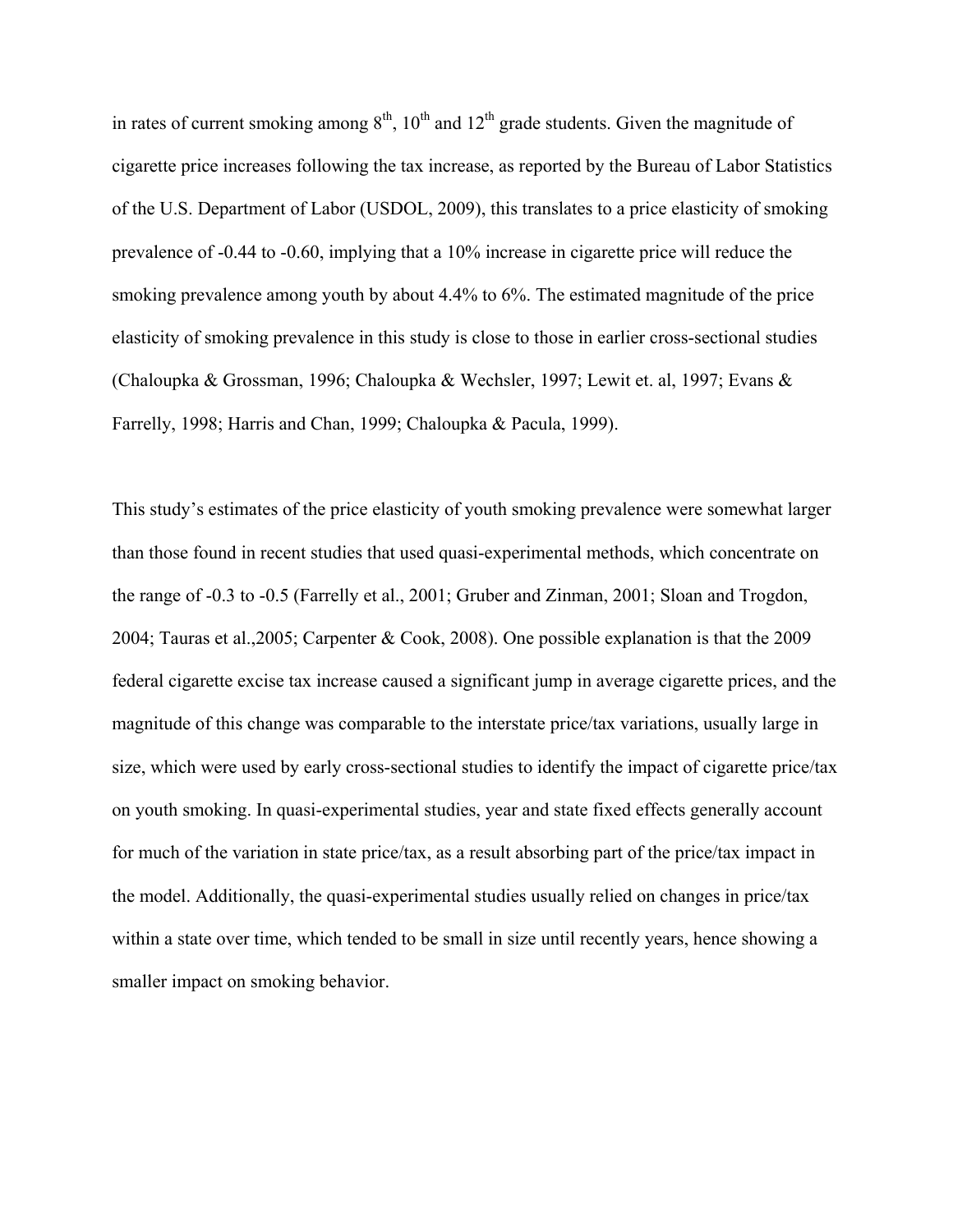| $\frac{1}{2}$ . Impact of the 2009 I cacial Toolleeo Tax first | 2009 MTF   | 2008 and           | DD Model 2 |
|----------------------------------------------------------------|------------|--------------------|------------|
| Cigarette Smoking (Pre-tax: before April 1, 2009; Post-tax:    | Model 2    | 2009 MTF           |            |
| on or after May 1, 2009)                                       |            | Model 2            |            |
| Pre Tax Increase Mean (%)                                      | 13.4%      | 12.8%              | 12.8%      |
| Estimated Percentage Point Decrease after Tax Increase         | $-1.3$     | $-1.4$             | $-1.7$     |
| Estimated Percent Decrease in Smoking after Tax Increase       | $-9.7\%$   | $-11.0\%$          | $-13.3%$   |
| <b>Estimated Price Elasticity</b>                              | $-0.44$    | $-0.50$            | $-0.60$    |
| Number of FEWER Students (age 14 - 18) Smoking in the          |            |                    |            |
| Past 30 Days Due to the Tax Increase (in 1,000)                | 220        | 237                | 287        |
|                                                                | 2009 MTF   | 2008 and           | DD Model 2 |
| Smokeless Tobacco (Pre-tax: before April 1, 2009; Post-tax:    | Model 2    | 2009 MTF           |            |
| on or after May 1, 2009)                                       |            | Model <sub>2</sub> |            |
| Pre Tax Increase Mean (%)                                      | 6.1%       | 5.0%               | 5.0%       |
| Estimated Percentage Point Decrease after Tax Increase         | $-1.2^{1}$ | $-1.2$             | $-0.81$    |
| Estimated Percent Decrease in Use of Smokeless Tobacco         |            |                    |            |
| after Tax Increase                                             | -19.8%     | $-24.0%$           | $-16.0%$   |
| Estimated Price Elasticity <sup>2</sup>                        | $-1.46$    | $-1.84$            | $-1.23$    |
| Number of FEWER Students (age 14 - 18) Using Smokeless         |            |                    |            |
| Tobacco in the Past 30 Days Due to the Tax Increase (in        |            |                    |            |
| 1,000                                                          | 203        | 203                | 135        |

## Table 9. Impact of the 2009 Federal Tobacco Tax Increase

1. Not statistically significant.

2. The percent of increase in price for smokeless tobacco is based on the CPI data for "Tobacco Products Other Than Cigarettes" published by the Bureau of Labor Statistics of the U.S. Department of Labor (USDOL, 2009), which most likely underestimated the actual price increase for smokeless tobacco product. As a result, the estimated price elasticity for smokeless tobacco products may be overestimated in this table.

The lower panel of Table 9 summarizes the impact of the 2009 federal tobacco tax increase on use of smokeless tobacco in the past 30 days among youth. This study's estimates revealed that immediately after the tax increase, the percent of students who reported used smokeless tobacco in the past 30 days fell by 0.8 to 1.2 percentage points. Given the prevalence of current use of smokeless tobacco among  $8<sup>th</sup>$ ,  $10<sup>th</sup>$  and  $12<sup>th</sup>$  grade students before the tax increase, this implies a drop of 16% to 24% in prevalence of current use of smokeless tobacco.

While it is difficult to precisely pinpoint the percentage increase in prices for smokeless tobacco products, based on the CPI data on "tobacco products other than cigarettes" published by the Bureau of Labor Statistics of the U.S. Department of Labor (USDOL, 2009), this study estimated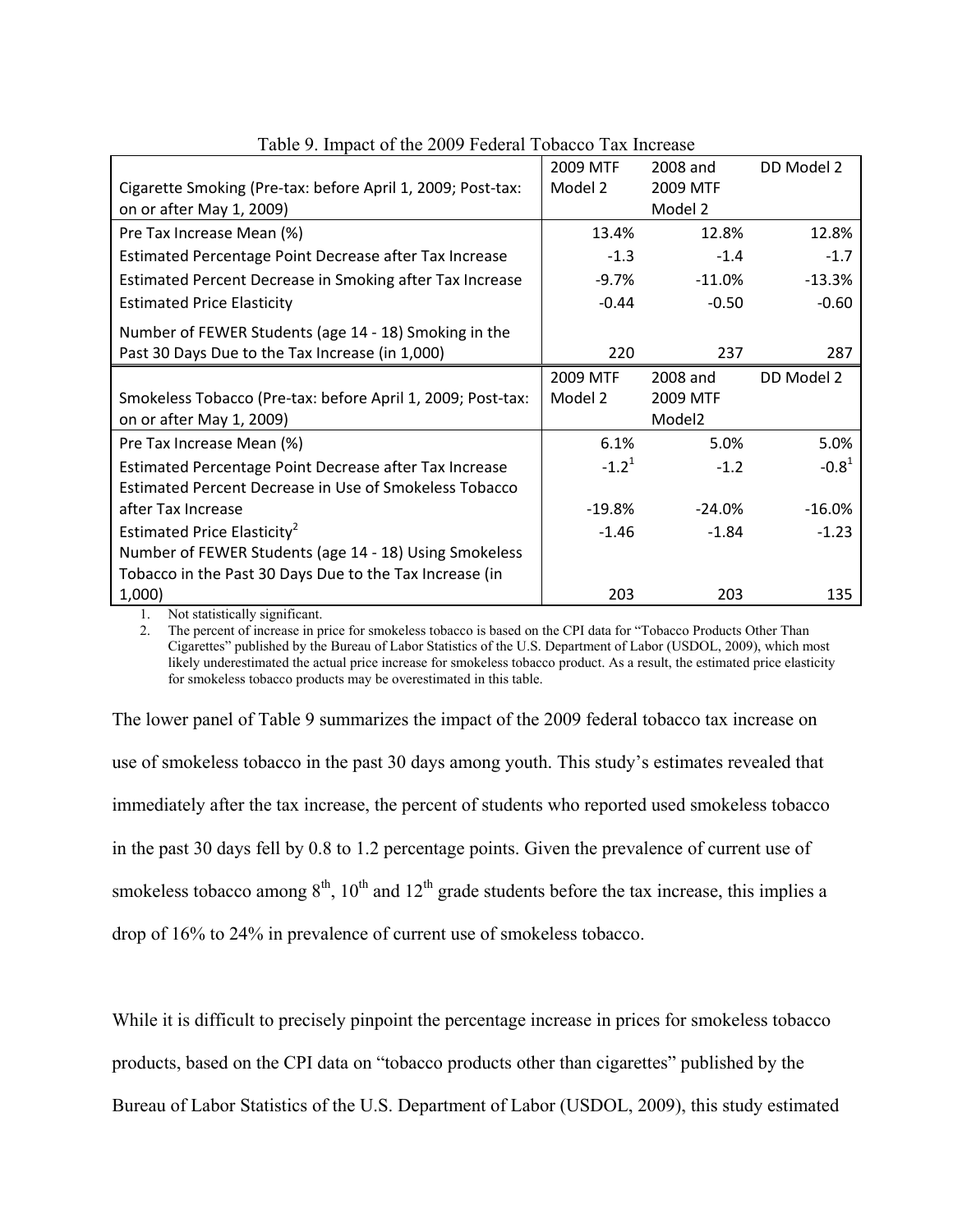the price elasticity of smokeless tobacco prevalence as being between -1.2 and -1.8. It implied that a 10% increase in smokeless tobacco product prices will reduce the rate of using smokeless tobacco among youth by about 12% to 18%. The price elasticity estimates for smokeless tobacco were larger than those found in the previous study (Tauras et al., 2007). One possible explanation is gender differences in price elasticity. Previous studies (Cawley et al., 2004) have found that boys are more sensitive to price than girls. While the cigarette elasticity reflects the average for boys and girls, the smokeless tobacco elasticity found in this study reflects more for boys, as smokeless tobacco use among American adolescents is almost exclusively a male behavior. For example, the 30-day prevalence rates among males were 6.3%, 11.1%, and 15.8% in grades 8, 10, and 12 in the 2009 MTF survey, respectively, versus 1.4%, 2.0%, and 1.7% among females (Johnston et al., 2010).

To put the impact of the 2009 federal tobacco tax increase in context, this study estimated the number of students (age 14 - 18) who would have otherwise reported smoking in the past 30 days had the federal tobacco tax not been increased, as well as the number of students (age 14 - 18) who would have otherwise reported using smokeless tobacco in the past month in the absence of the 2009 federal tobacco tax increase, using the estimates from the analysis above and the middle school and high school student population (age  $14 - 18$ ) from the Census Bureau<sup>[7](#page-27-0)</sup>. It is estimated that because of the 2009 federal tobacco excise tax increase, there were approximately 220,000 - 287,000 fewer students who reported smoking in the past 30 days, as well as  $135,000 - 203,000$  fewer students who reported use smokeless tobacco in the past 30

<span id="page-27-0"></span><sup>&</sup>lt;sup>7</sup> Estimates of the impact of the 2009 tax increase were based on  $8<sup>th</sup>$ ,  $10<sup>th</sup>$ , and  $12<sup>th</sup>$  grade students, corresponding to the age group 14 to 18. The number of students (age 14 - 18) enrolled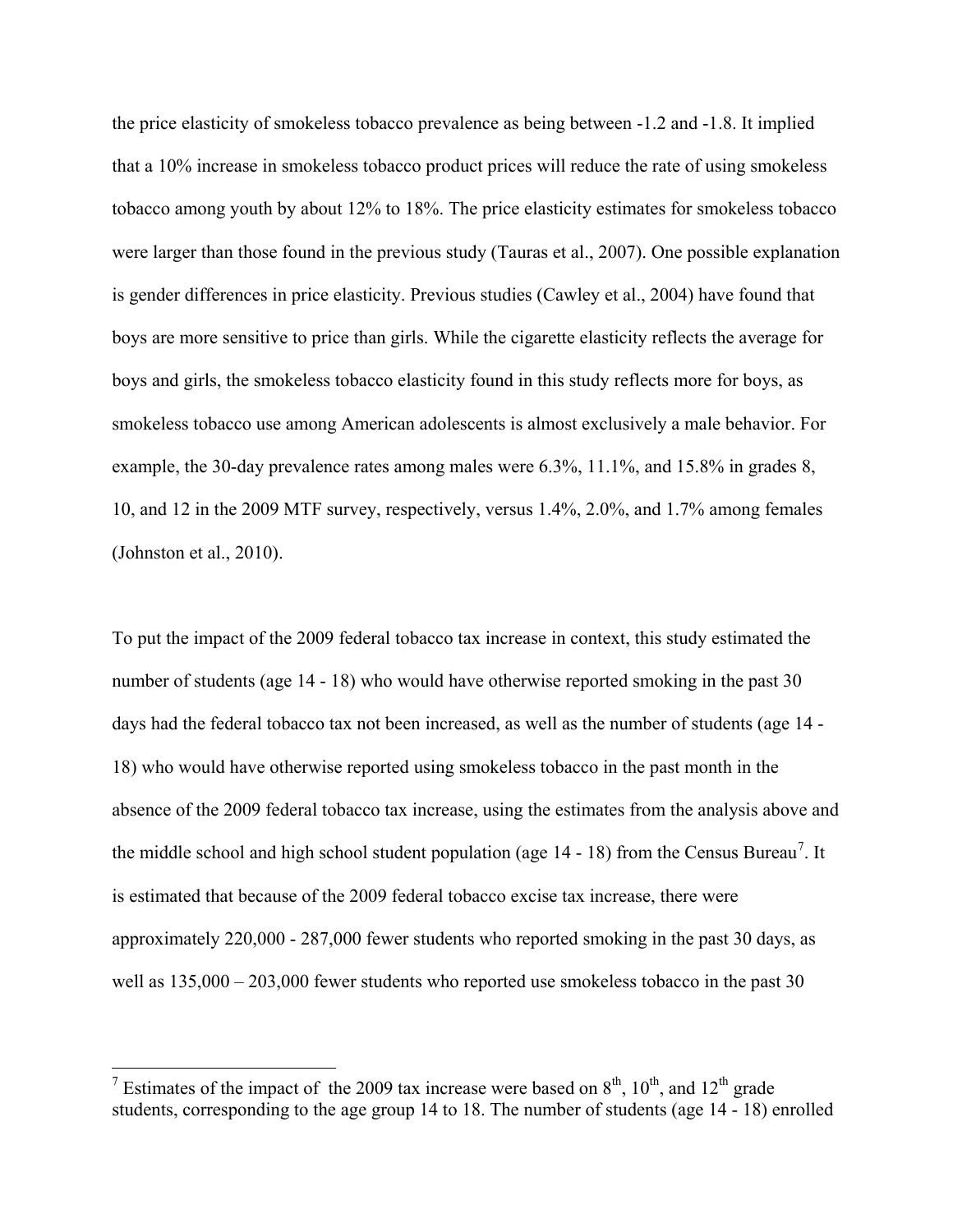days. Those estimates reveal the substantial short-term beneficial impact of the 2009 federal tobacco tax increase on American youth. The focus of this paper is on the short-run impact of the 2009 tax increase, therefore, these estimates represent only a snapshot, or a portion of what the total prevented youth projection would be. It is noteworthy that the impact of this tax increase will grow over time as the higher prices that result over time deter more and more children from initiating smoking and smokeless tobacco use. As a result, the long-term health impact of the 2009 tax increase on youth would be even more substantial than its short-term impact.

The analysis in this paper also showed that a large national tax increase can influence youth tobacco use prevalence within a very short time period. Adolescents not only respond to tax policy changes, but the speed of their response is fast. The prevalence of smoking and use of smokeless tobacco among  $8<sup>th</sup>$ ,  $10<sup>th</sup>$ ,  $12<sup>th</sup>$  grade students dropped immediately following the 2009 federal tax increase, and statistically significant and meaningful changes could be measured and detected within 30 days of the tax increase.

The 2009 federal tobacco excise tax increased federal government revenues on tobacco products by about 147%, from \$7.1 billion in the 12 month preceding the 2009 tax increase to \$17.5 billion in the 12 months following the tax increase (TBOT 2010; TTB 2010). These funds were used to finance the expansion of the Children's Health Insurance Program and improve children's health and wellbeing as stipulated by CHIPRA. In addition, the 2009 tax increase substantially reduced prevalence rates of smoking and using smokeless tobacco among American middle school and high school students. It prevented between 220,000 and 287,000 students who would

in middle school and high school in 2009 was approximately 16.9 million. See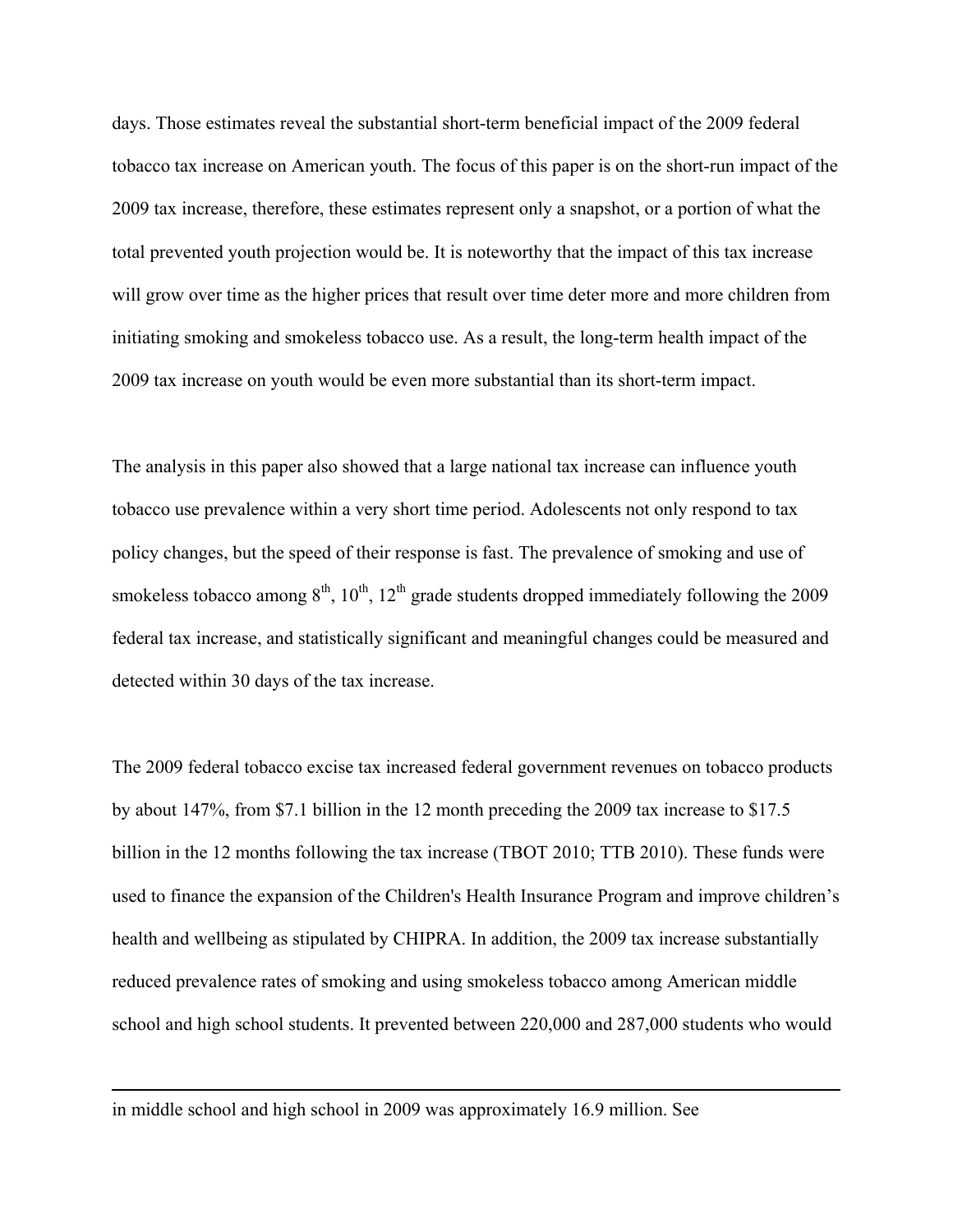have otherwise smoked cigarettes, and resulted in between 135,000 and 203,000 fewer smokeless tobacco users among the middle school and high school students in the U.S. The longterm projected number of youth prevented from smoking or using smokeless tobacco that resulted from the 2009 federal tax increase could be much larger given the resulting higher tobacco prices would deter more and more children from initiating smoking and smokeless tobacco use over time. It demonstrated that a well-designed, across-the-board tobacco tax policy can deliver both economic and health benefits, and has implications for policymakers at all levels when considering effective tobacco control policies to reduce tobacco use among youth.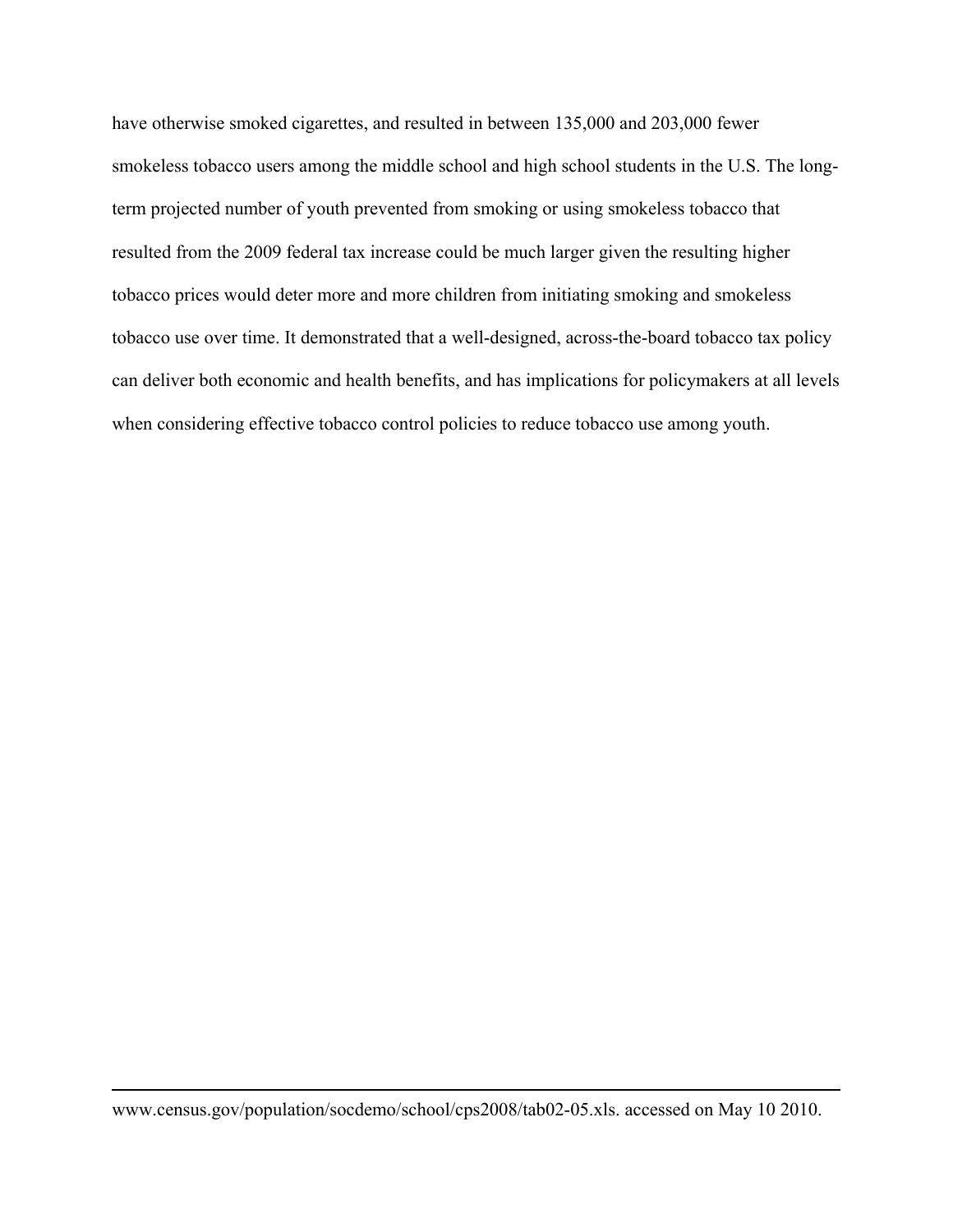# **Citations**

- Carpenter, Christopher, and Philip J Cook. "Cigarette Taxes and Youth Smoking: New Evidence from National, State, and Local Youth Risk Behavior Surveys." *Journal of Health Economics* 27, no. 2 (March 2008): 287–299.
- Cawley, John, Sara Markowitz, and John Tauras. "Lighting up and Slimming down: The Effects of Body Weight and Cigarette Prices on Adolescent Smoking Initiation." *Journal of Health Economics* 23, no. 2 (March 2004): 293–311.
- Centers for Disease Control and Prevention. "Response to Increases in Cigarette Prices by Race/ethnicity, Income, and Age groups--United States, 1976-1993." *MMWR. Morbidity and Mortality Weekly Report* 47, no. 29 (July 31, 1998): 605–609.
- Chaloupka, F J, and R L Pacula. "Sex and Race Differences in Young People's Responsiveness to Price and Tobacco Control Policies." *Tobacco Control* 8, no. 4 (1999): 373–377.
- Chaloupka, Frank J., and Michael Grossman. "Price, Tobacco Control Policies and Youth Smoking." *National Bureau of Economic Research Working Paper Series* No. 5740 (1996). http://www.nber.org/papers/w5740.
- Chaloupka, Frank J., and Henry Wechsler. "Price, Tobacco Control Policies and Smoking Among Young Adults." *Journal of Health Economics* 16, no. 3 (June 1997): 359–373.
- DeCicca, Philip, Don Kenkel, and Alan Mathios. "Cigarette Taxes and the Transition from Youth to Adult Smoking: Smoking Initiation, Cessation, and Participation." *Journal of Health Economics* 27, no. 4 (July 2008): 904–917.
- DeCicca, Philip, Donald Kenkel, Alan Mathios, Yoon‐Jeong Shin, and Jae‐Young Lim. "Youth Smoking, Cigarette Prices, and Anti‐smoking Sentiment." *Health Economics* 17, no. 6 (June 1, 2008): 733–749.
- Dee, Thomas S. "The Complementarity of Teen Smoking and Drinking." *Journal of Health Economics* 18, no. 6 (December 1999): 769–793.
- Emery, S, M M White, and J P Pierce. "Does Cigarette Price Influence Adolescent Experimentation?" *Journal of Health Economics* 20, no. 2 (March 2001): 261–270.
- Evans, William N., and Matthew C. Farrelly. "The Compensating Behavior of Smokers: Taxes, Tar, and Nicotine." *The RAND Journal of Economics* 29, no. 3 (October 1, 1998): 578–595.
- Farrelly, Matthew C., Jeremy W. Bray, Terry Pechacek, and Trevor Woollery. "Response by Adults to Increases in Cigarette Prices by Sociodemographic Characteristics." *Southern Economic Journal* 68, no. 1 (July 1, 2001): 156–165.
- Foulds J. Camel snus smokeless tobacco—what is it? Healthline 2009, Jun 15. www.healthline.com/blogs/smoking\_cessation/2009/01/2009-will-see-further-expansion-ofnew.html. Accessed on March 1, 2012.
- Gruber, Jonathan, Jonathan Zinman, and National Bureau of Economic Research. *Youth Smoking in the U.S.: Evidence and Implications*. National Bureau of Economic Research, 2000.
- Harris, J E, and S W Chan. "The Continuum-of-addiction: Cigarette Smoking in Relation to Price Among Americans Aged 15-29." *Health Economics* 8, no. 1 (February 1999): 81–86.
- Harris, Jeffrey E., and Beatriz González López-Valcárcel. "Asymmetric Peer Effects in the Analysis of Cigarette Smoking Among Young People in the United States, 1992–1999." *Journal of Health Economics* 27, no. 2 (March 2008): 249–264.
- International Agency for Research on Cancer (IARC). Monograph on the Impact of Tobacco Tax and Price on Tobacco Use. Lyon, France. 2011.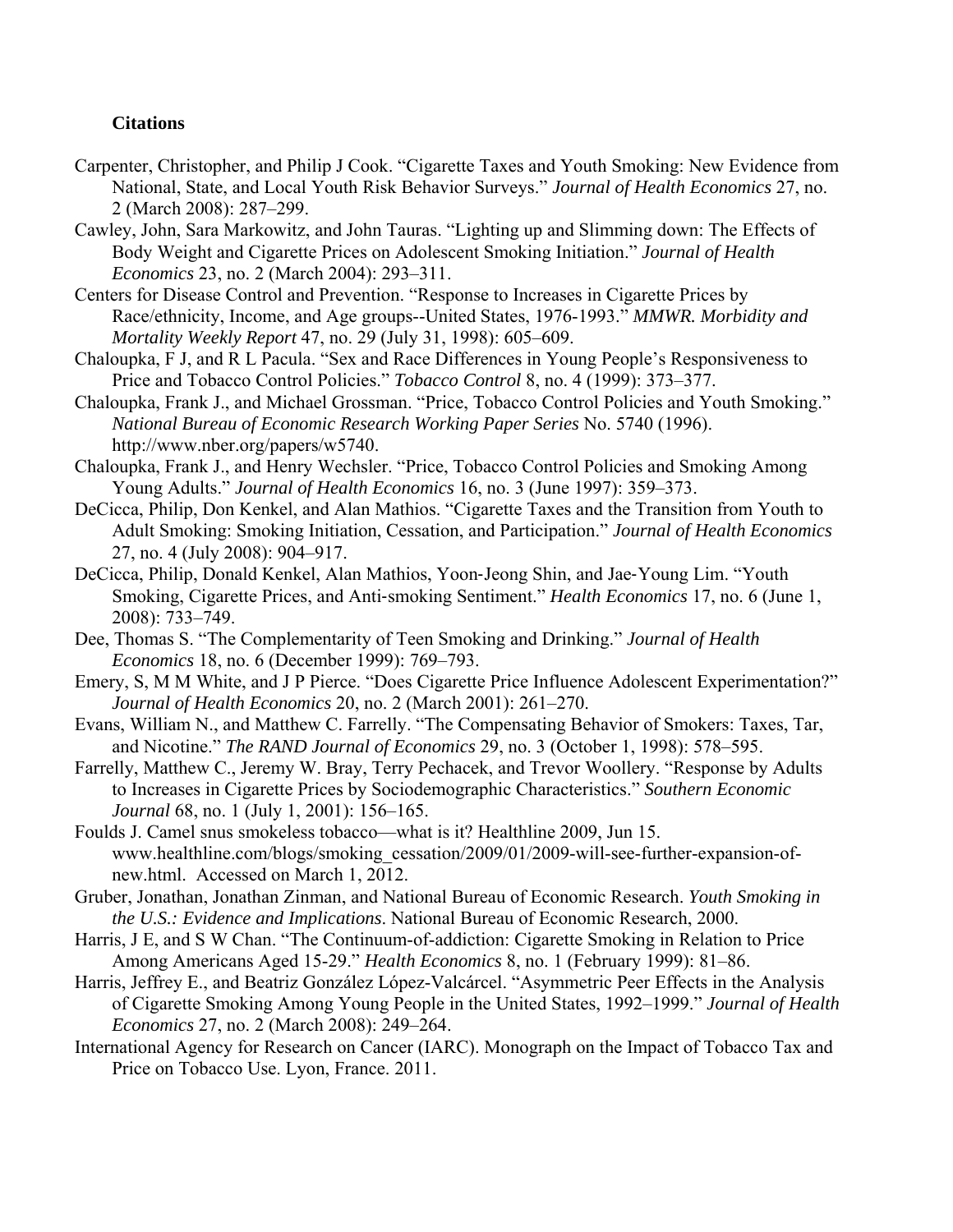- Johnston, L. D., O'Malley, P. M., Bachman, J. G., & Schulenberg, J. E. Monitoring the Future national results on adolescent drug use: Overview of key findings, 2009 (NIH Publication No. 10-7583) Bethesda, MD: National Institute on Drug Abuse. 2010.
- Lewit, E M, A Hyland, N Kerrebrock, and K M Cummings. "Price, Public Policy, and Smoking in Young People." *Tobacco Control* 6 Suppl 2 (1997): S17–24.
- Lewit, Eugene M., Douglas Coate, and Michael Grossman. "The Effects of Government Regulation on Teenage Smoking." *Journal of Law and Economics* 24, no. 3 (December 1, 1981): 545–569.
- Lewit, Eugene M., and Douglas Coate. "The Potential for Using Excise Taxes to Reduce Smoking." *Journal of Health Economics* 1, no. 2 (August 1982): 121–145.
- Lindenberg G . Dissolvable learnings (CSP Daily News) [http://www.cspnet.com/news/tobacco/articles/dissolvable-learnings.](http://www.cspnet.com/news/tobacco/articles/dissolvable-learnings) 2010. Accessed on March 1, 2012.
- Powell, Lisa M., and Frank J. Chaloupka. "Parents, Public Policy, and Youth Smoking." *Journal of Policy Analysis and Management* 24, no. 1 (January 1, 2005): 93–112.
- R.J. Reynolds. Statement regarding Camel dissolvable tobacco products. [www.rjrt.com/uploadedFiles/Content/Global/ResponseStatementToCamelDissolvablesMisrepres](http://www.rjrt.com/uploadedFiles/Content/Global/ResponseStatementToCamelDissolvablesMisrepresentations.pdf) [entations.pdf.](http://www.rjrt.com/uploadedFiles/Content/Global/ResponseStatementToCamelDissolvablesMisrepresentations.pdf) 2010. Accessed on March 1, 2012.
- Ross, Hana, and Frank J Chaloupka. "The Effect of Cigarette Prices on Youth Smoking." *Health Economics* 12, no. 3 (March 2003): 217–230.
- Ross, Hana, and Frank J. Chaloupka. "The Effect of Public Policies and Prices on Youth Smoking." *Southern Economic Journal* 70, no. 4 (April 1, 2004): 796–815.
- Sloan, Frank A., and Justin G. Trogdon. "The Impact of the Master Settlement Agreement on Cigarette Consumption." *Journal of Policy Analysis and Management* 23, no. 4 (October 1, 2004): 843–855.
- Tauras, John A, Sara Markowitz, and John Cawley. "Tobacco Control Policies and Youth Smoking: Evidence from a New Era." *Advances in Health Economics and Health Services Research* 16 (2005): 277–291.
- Tauras, John A., and Frank J. Chaloupka. "Price, Clean Indoor Air, and Cigarette Smoking: Evidence from the Longitudinal Data for Young Adults." *National Bureau of Economic Research Working Paper Series* No. 6937 (1999). http://www.nber.org/papers/w6937.
- Tauras, John, Lisa Powell, Frank Chaloupka, and Hana Ross. "The Demand for Smokeless Tobacco Among Male High School Students in the United States: The Impact of Taxes, Prices and Policies." *Applied Economics* 39, no. 1 (2007): 31–41.
- Tax Burden on Tobacco Historical Compilation Volume 45, Orzechowski and Walker. Arlington, Virginia. 2010.
- U.S. Department of Labor, Bureau of Labor Statistics, CPI Detailed Report-May 2009, Washington D.C. 2009
- U.S. Department of the Treasury Alcohol and Tobacco Tax and Trade Bureau (TTB) Statistical report – tobacco, Washington D.C. 2010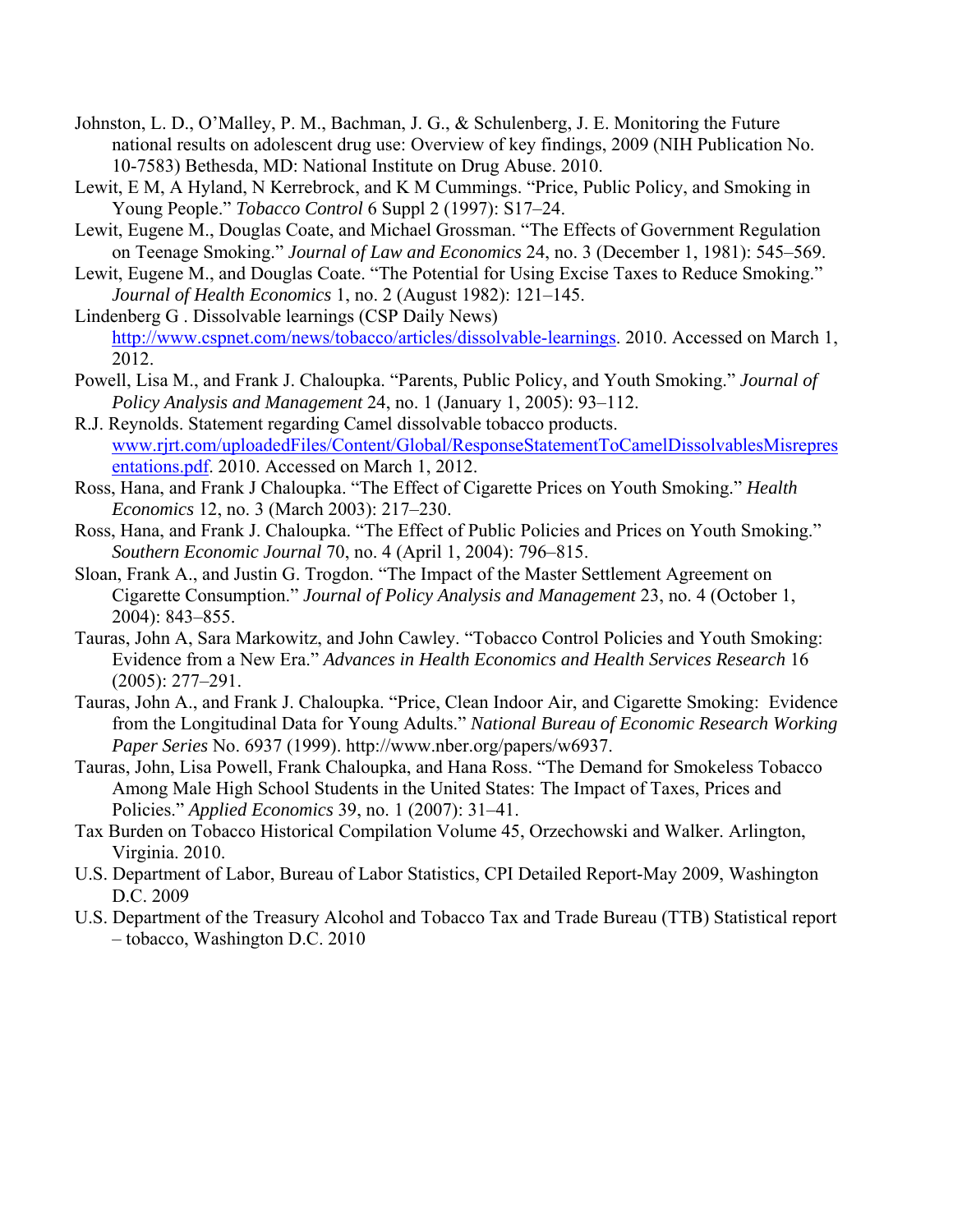|                               | 2009 MTF Sample |       |      |              | 2008 and 2009 MTF Sample |       |       |      |                  |              |
|-------------------------------|-----------------|-------|------|--------------|--------------------------|-------|-------|------|------------------|--------------|
|                               |                 |       | Std. |              |                          |       |       | Std. |                  |              |
| Variable                      | Obs             | Mean  | D    | Min          | Max                      | Obs   | Mean  | D    | Min              | Max          |
| <b>Smoking Prevalence</b>     | 43389           | 0.13  | 0.33 | 0            | 1                        | 87343 | 0.13  | 0.33 | $\mathbf 0$      | $\mathbf{1}$ |
| Smokeless Tobacco Prevalence  | 16365           | 0.05  | 0.23 | $\pmb{0}$    | $\mathbf{1}$             | 32819 | 0.05  | 0.22 | $\mathbf 0$      | $\mathbf{1}$ |
| <b>Year 2008</b>              |                 |       |      |              |                          | 87343 | 0.50  | 0.50 | 0                | $\mathbf{1}$ |
| <b>Year 2009</b>              | 43389           | 1.00  | 0.00 | $\mathbf{1}$ | $\mathbf{1}$             | 87343 | 0.50  | 0.50 | $\mathbf 0$      | $\mathbf{1}$ |
| <b>Public School</b>          | 43389           | 0.92  | 0.27 | 0            | $\mathbf{1}$             | 87343 | 0.92  | 0.27 | $\mathbf 0$      | $\mathbf{1}$ |
| High School: Prep/Acad        | 43389           | 0.44  | 0.50 | 0            | $\mathbf{1}$             | 87343 | 0.44  | 0.50 | $\mathbf 0$      | $\mathbf{1}$ |
| High School: General          | 43389           | 0.25  | 0.43 | 0            | $\mathbf{1}$             | 87343 | 0.25  | 0.43 | $\mathbf 0$      | $\mathbf{1}$ |
| High School: Voc/Tech         | 43389           | 0.05  | 0.21 | 0            | $\mathbf{1}$             | 87343 | 0.04  | 0.20 | $\mathbf 0$      | $\mathbf{1}$ |
| High School: Other            | 43389           | 0.25  | 0.43 | 0            | $\mathbf{1}$             | 87343 | 0.25  | 0.43 | $\mathbf 0$      | $\mathbf{1}$ |
| High School: Type Missing     | 43389           | 0.02  | 0.15 | 0            | $\mathbf{1}$             | 87343 | 0.02  | 0.15 | $\mathbf 0$      | $\mathbf{1}$ |
| 8th Graders                   | 43389           | 0.33  | 0.47 | 0            | $\mathbf{1}$             | 87343 | 0.34  | 0.47 | $\mathbf 0$      | $\mathbf{1}$ |
| 10th Graders                  | 43389           | 0.36  | 0.48 | 0            | $\mathbf{1}$             | 87343 | 0.35  | 0.48 | $\mathbf 0$      | $\mathbf{1}$ |
| 12th Graders                  | 43389           | 0.31  | 0.46 | 0            | $\mathbf{1}$             | 87343 | 0.31  | 0.46 | $\mathbf 0$      | $\mathbf{1}$ |
| Age                           | 43389           | 15.59 | 1.69 | 10           | 22                       | 87343 | 15.58 | 1.71 | 10               | 23           |
| Gender: Male                  | 43389           | 0.48  | 0.50 | 0            | 1                        | 87343 | 0.48  | 0.50 | 0                | $\mathbf{1}$ |
| Gender: Female                | 43389           | 0.50  | 0.50 | 0            | 1                        | 87343 | 0.50  | 0.50 | $\mathbf 0$      | $\mathbf{1}$ |
| <b>Gender: Missing</b>        | 43389           | 0.02  | 0.13 | 0            | $\mathbf{1}$             | 87343 | 0.02  | 0.13 | $\mathbf 0$      | $\mathbf 1$  |
| Race/Ethnicity: Blacks        | 43389           | 0.12  | 0.32 | $\pmb{0}$    | $\mathbf{1}$             | 87343 | 0.12  | 0.33 | $\mathbf 0$      | $\mathbf{1}$ |
| Race/Ethnicity: Whites        | 43389           | 0.58  | 0.49 | 0            | $\mathbf{1}$             | 87343 | 0.57  | 0.49 | $\mathbf 0$      | $\mathbf{1}$ |
| Race/Ethnicity: Hispanics     | 43389           | 0.16  | 0.36 | 0            | $\mathbf{1}$             | 87343 | 0.15  | 0.36 | $\mathbf 0$      | $\mathbf{1}$ |
| Race/Ethnicity: Other         | 43389           | 0.13  | 0.33 | 0            | $\mathbf{1}$             | 87343 | 0.13  | 0.33 | $\mathbf 0$      | $\mathbf{1}$ |
| Race/Ethnicity: Missing       | 43389           | 0.02  | 0.15 | 0            | $\mathbf{1}$             | 87343 | 0.02  | 0.15 | $\mathbf 0$      | $\mathbf{1}$ |
| Rural                         | 43389           | 0.18  | 0.39 | 0            | $\mathbf{1}$             | 87343 | 0.18  | 0.38 | $\mathbf 0$      | $\mathbf{1}$ |
| <b>Urban/Rural Missing</b>    | 43389           | 0.03  | 0.17 | 0            | $\mathbf{1}$             | 87343 | 0.03  | 0.17 | $\mathbf 0$      | $\mathbf{1}$ |
| Live with Both Parents        | 43389           | 0.72  | 0.45 | 0            | $\mathbf{1}$             | 87343 | 0.71  | 0.45 | $\pmb{0}$        | $\mathbf{1}$ |
| Live Alone                    | 43389           | 0.01  | 0.08 | 0            | $\mathbf{1}$             | 87343 | 0.01  | 0.08 | $\mathbf 0$      | $\mathbf{1}$ |
| Live with Father              | 43389           | 0.04  | 0.20 | 0            | 1                        | 87343 | 0.04  | 0.20 | 0                | 1            |
| Live with Mother              | 43389           | 0.19  | 0.39 | 0            | 1                        | 87343 | 0.19  | 0.39 | $\boldsymbol{0}$ | $\mathbf{1}$ |
| Live with NP others           | 43389           | 0.04  | 0.20 | 0            | $\mathbf{1}$             | 87343 | 0.04  | 0.20 | 0                | $\mathbf{1}$ |
| Living Arrgt: Missing         | 43389           | 0.01  | 0.08 | 0            | $\mathbf{1}$             | 87343 | 0.01  | 0.08 | 0                | $\mathbf{1}$ |
| <b>Weekly Income: Missing</b> | 43389           | 0.03  | 0.18 | 0            | $\mathbf{1}$             | 87343 | 0.03  | 0.17 | 0                | $\mathbf{1}$ |
| Weekly Income: 0              | 43389           | 0.18  | 0.38 | 0            | 1                        | 87343 | 0.17  | 0.37 | $\mathbf 0$      | $\mathbf{1}$ |
| Weekly Income: 1-10           | 43389           | 0.31  | 0.46 | 0            | $\mathbf{1}$             | 87343 | 0.31  | 0.46 | $\mathbf 0$      | $\mathbf{1}$ |
| Weekly Income: 10 -20         | 43389           | 0.17  | 0.38 | 0            | $\mathbf{1}$             | 87343 | 0.17  | 0.37 | 0                | 1            |
| Weekly Income: 20-30          | 43389           | 0.07  | 0.26 | 0            | 1                        | 87343 | 0.08  | 0.27 | $\mathbf 0$      | $\mathbf{1}$ |
| Weekly Income: 30-40          | 43389           | 0.03  | 0.16 | 0            | 1                        | 87343 | 0.03  | 0.17 | 0                | $\mathbf{1}$ |
| Weekly Income: 40-50          | 43389           | 0.06  | 0.24 | 0            | $\mathbf 1$              | 87343 | 0.06  | 0.24 | $\mathbf 0$      | $\mathbf{1}$ |

# Appendix Table: Summary Statistics